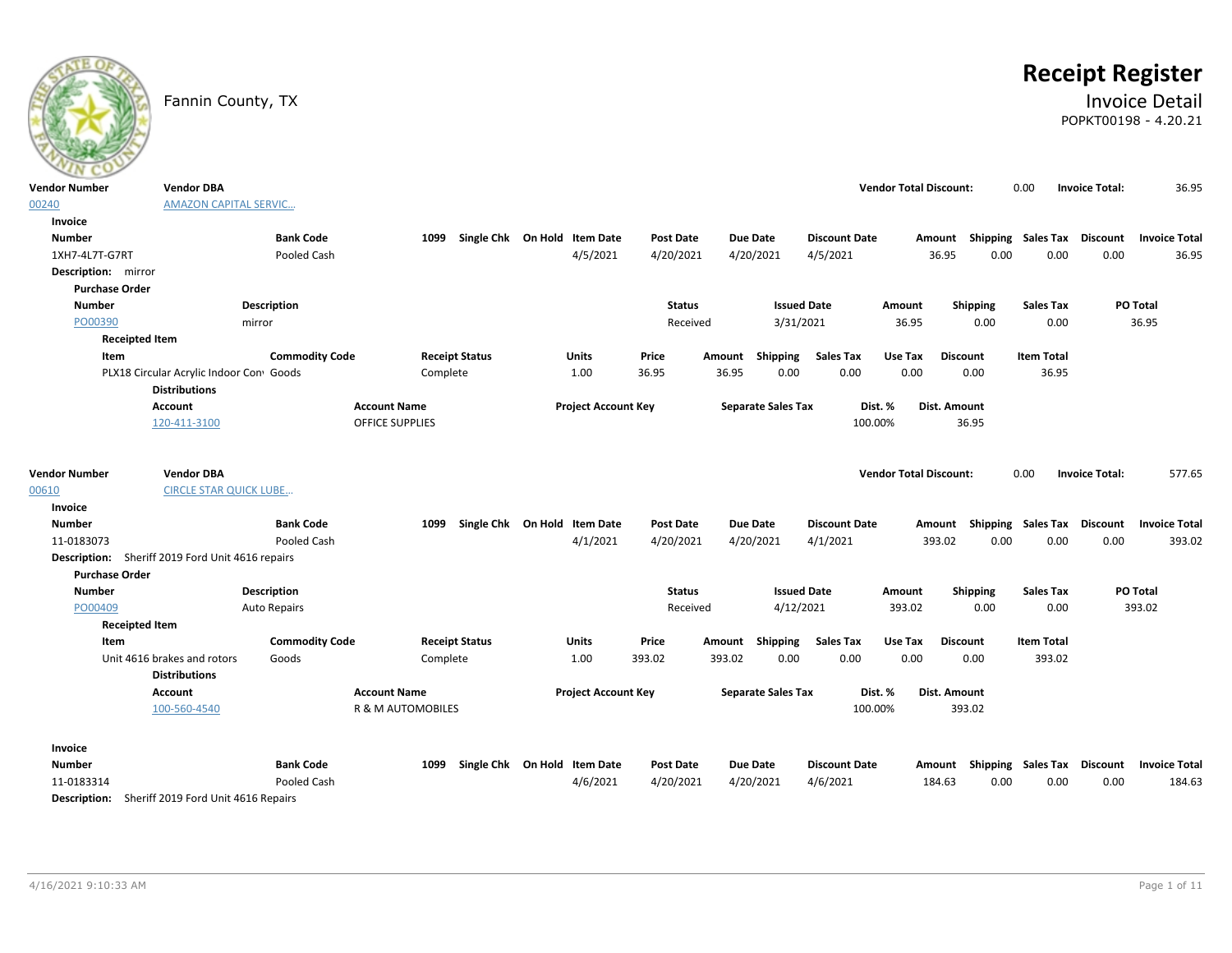|                      | <b>Purchase Order</b>                      |                             |                              |                              |                  |                           |                      |                               |                                    |                                         |
|----------------------|--------------------------------------------|-----------------------------|------------------------------|------------------------------|------------------|---------------------------|----------------------|-------------------------------|------------------------------------|-----------------------------------------|
| <b>Number</b>        |                                            | Description                 |                              |                              | <b>Status</b>    | <b>Issued Date</b>        |                      | Amount<br><b>Shipping</b>     | <b>Sales Tax</b>                   | PO Total                                |
| PO00409              |                                            | <b>Auto Repairs</b>         |                              |                              | Received         | 4/12/2021                 |                      | 184.63                        | 0.00<br>0.00                       | 184.63                                  |
|                      | <b>Receipted Item</b>                      |                             |                              |                              |                  |                           |                      |                               |                                    |                                         |
|                      | Item                                       | <b>Commodity Code</b>       | <b>Receipt Status</b>        | <b>Units</b>                 | Price            | Amount Shipping           | <b>Sales Tax</b>     | Use Tax<br><b>Discount</b>    | <b>Item Total</b>                  |                                         |
|                      | Unit 4616 - freon, air filter, R&R a Goods |                             | Complete                     | 1.00                         | 184.63           | 0.00<br>184.63            | 0.00                 | 0.00<br>0.00                  | 184.63                             |                                         |
|                      | <b>Distributions</b>                       |                             |                              |                              |                  |                           |                      |                               |                                    |                                         |
|                      | <b>Account</b>                             |                             | <b>Account Name</b>          | <b>Project Account Key</b>   |                  | <b>Separate Sales Tax</b> | Dist. %              | Dist. Amount                  |                                    |                                         |
|                      | 100-560-4540                               |                             | <b>R &amp; M AUTOMOBILES</b> |                              |                  |                           | 100.00%              | 184.63                        |                                    |                                         |
| <b>Vendor Number</b> | <b>Vendor DBA</b>                          |                             |                              |                              |                  |                           |                      | <b>Vendor Total Discount:</b> | 0.00                               | <b>Invoice Total:</b><br>15,000.00      |
| 00009                | <b>DOUBLE D TRUCK REPAIR</b>               |                             |                              |                              |                  |                           |                      |                               |                                    |                                         |
| Invoice              |                                            |                             |                              |                              |                  |                           |                      |                               |                                    |                                         |
| <b>Number</b>        |                                            | <b>Bank Code</b>            | 1099                         | Single Chk On Hold Item Date | <b>Post Date</b> | Due Date                  | <b>Discount Date</b> |                               | Amount Shipping Sales Tax Discount | <b>Invoice Total</b>                    |
| 02419                |                                            | Pooled Cash                 | Y                            | 4/14/2021                    | 4/20/2021        | 4/20/2021                 | 4/14/2021            | 15,000.00                     | 0.00<br>0.00                       | 0.00<br>15,000.00                       |
|                      | Description: Pct 2 1994 Intl. Dump Truck   |                             |                              |                              |                  |                           |                      |                               |                                    |                                         |
|                      | <b>Purchase Order</b>                      |                             |                              |                              |                  |                           |                      |                               |                                    |                                         |
| <b>Number</b>        |                                            | Description                 |                              |                              | <b>Status</b>    | <b>Issued Date</b>        |                      | Amount<br><b>Shipping</b>     | <b>Sales Tax</b>                   | PO Total                                |
| PO00421              |                                            | Dump Truck                  |                              |                              | Received         | 4/14/2021                 |                      | 15,000.00                     | 0.00<br>0.00                       | 15,000.00                               |
|                      | <b>Receipted Item</b>                      |                             |                              |                              |                  |                           |                      |                               |                                    |                                         |
|                      | Item                                       | <b>Commodity Code</b>       | <b>Receipt Status</b>        | <b>Units</b>                 | Price            | Amount Shipping           | <b>Sales Tax</b>     | Use Tax<br><b>Discount</b>    | <b>Item Total</b>                  |                                         |
|                      | 1994 Intl Dump Truck                       | Goods                       | Complete                     | 1.00                         | 15,000.00        | 0.00<br>15,000.00         | 0.00                 | 0.00<br>0.00                  | 15,000.00                          |                                         |
|                      | <b>Distributions</b>                       |                             |                              |                              |                  |                           |                      |                               |                                    |                                         |
|                      | Account                                    |                             | <b>Account Name</b>          | <b>Project Account Key</b>   |                  | <b>Separate Sales Tax</b> | Dist. %              | Dist. Amount                  |                                    |                                         |
|                      | 220-622-5710                               |                             | PURCHASE OF MACH./EQUIP      |                              |                  |                           | 100.00%              | 15,000.00                     |                                    |                                         |
| <b>Vendor Number</b> | <b>Vendor DBA</b>                          |                             |                              |                              |                  |                           |                      | <b>Vendor Total Discount:</b> | 0.00                               | <b>Invoice Total:</b><br>2,622.96       |
| 00378                | <b>JPMORGAN CHASE BANK </b>                |                             |                              |                              |                  |                           |                      |                               |                                    |                                         |
| Invoice              |                                            |                             |                              |                              |                  |                           |                      |                               |                                    |                                         |
| <b>Number</b>        |                                            | <b>Bank Code</b>            | 1099                         | Single Chk On Hold Item Date | <b>Post Date</b> | Due Date                  | <b>Discount Date</b> | Amount                        | Shipping Sales Tax                 | <b>Discount</b><br><b>Invoice Total</b> |
| 041521               |                                            | Pooled Cash                 |                              | 4/5/2021                     | 4/20/2021        | 4/20/2021                 | 4/5/2021             | 47.65                         | 20.82<br>0.00                      | 0.00<br>68.47                           |
|                      | <b>Description:</b> Fingerprint Supplies   |                             |                              |                              |                  |                           |                      |                               |                                    |                                         |
|                      | <b>Purchase Order</b>                      |                             |                              |                              |                  |                           |                      |                               |                                    |                                         |
| <b>Number</b>        |                                            | Description                 |                              |                              | <b>Status</b>    | <b>Issued Date</b>        |                      | Amount<br><b>Shipping</b>     | <b>Sales Tax</b>                   | PO Total                                |
| PO00281              |                                            | <b>Fingerprint Supplies</b> |                              |                              | Received         | 1/27/2021                 |                      | 47.65                         | 20.82<br>0.00                      | 68.47                                   |
|                      | <b>Receipted Item</b>                      |                             |                              |                              |                  |                           |                      |                               |                                    |                                         |
|                      | Item                                       | <b>Commodity Code</b>       | <b>Receipt Status</b>        | Units                        | Price            | Shipping<br>Amount        | Sales Tax            | Use Tax<br><b>Discount</b>    | <b>Item Total</b>                  |                                         |
|                      | Porelon Pad                                | Goods                       | Complete                     | 1.00                         | 23.20            | 23.20<br>20.82            | 0.00                 | 0.00<br>0.00                  | 44.02                              |                                         |
|                      | <b>Distributions</b>                       |                             |                              |                              |                  |                           |                      |                               |                                    |                                         |
|                      | <b>Account</b>                             |                             | <b>Account Name</b>          | <b>Project Account Key</b>   |                  | <b>Separate Sales Tax</b> | Dist. %              | Dist. Amount                  |                                    |                                         |
|                      | 100-475-3100                               |                             | <b>OFFICE SUPPLIES</b>       |                              |                  |                           | 100.00%              | 44.02                         |                                    |                                         |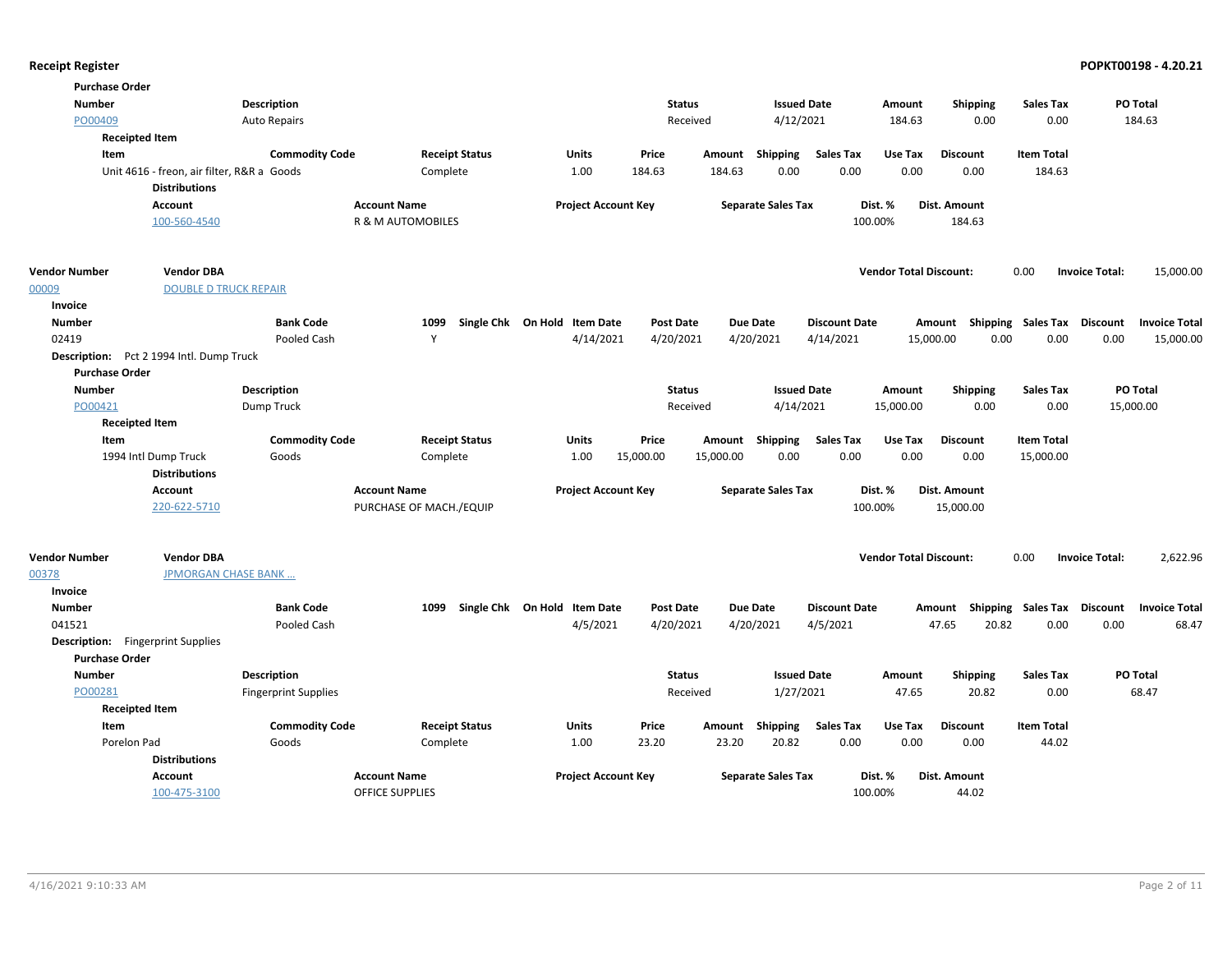| <b>Receipted Item</b>                      |                        |                        |                              |                  |        |                           |                      |         |                                    |                   |                                         |
|--------------------------------------------|------------------------|------------------------|------------------------------|------------------|--------|---------------------------|----------------------|---------|------------------------------------|-------------------|-----------------------------------------|
| Item                                       | <b>Commodity Code</b>  | <b>Receipt Status</b>  | Units                        | Price            | Amount | <b>Shipping</b>           | <b>Sales Tax</b>     | Use Tax | <b>Discount</b>                    | <b>Item Total</b> |                                         |
| <b>Printmatic Pad</b>                      | Goods                  | Complete               | 1.00                         | 24.45            | 24.45  | 0.00                      | 0.00                 | 0.00    | 0.00                               | 24.45             |                                         |
| <b>Distributions</b>                       |                        |                        |                              |                  |        |                           |                      |         |                                    |                   |                                         |
| <b>Account</b>                             |                        | <b>Account Name</b>    | <b>Project Account Key</b>   |                  |        | <b>Separate Sales Tax</b> |                      | Dist. % | Dist. Amount                       |                   |                                         |
| 100-475-3100                               |                        | <b>OFFICE SUPPLIES</b> |                              |                  |        |                           |                      | 100.00% | 24.45                              |                   |                                         |
|                                            |                        |                        |                              |                  |        |                           |                      |         |                                    |                   |                                         |
| Invoice<br><b>Number</b>                   | <b>Bank Code</b>       | 1099                   | Single Chk On Hold Item Date | <b>Post Date</b> |        | <b>Due Date</b>           | <b>Discount Date</b> |         | Amount Shipping Sales Tax Discount |                   | <b>Invoice Total</b>                    |
| 041621                                     | Pooled Cash            |                        | 4/5/2021                     | 4/20/2021        |        | 4/20/2021                 | 4/5/2021             |         | 5.00<br>198.00                     | 0.00              | 0.00<br>203.00                          |
| Ink Cartridges<br><b>Description:</b>      |                        |                        |                              |                  |        |                           |                      |         |                                    |                   |                                         |
| <b>Purchase Order</b>                      |                        |                        |                              |                  |        |                           |                      |         |                                    |                   |                                         |
| <b>Number</b>                              | <b>Description</b>     |                        |                              | <b>Status</b>    |        | <b>Issued Date</b>        |                      | Amount  | <b>Shipping</b>                    | <b>Sales Tax</b>  | PO Total                                |
| PO00353                                    | <b>Ink Cartridges</b>  |                        |                              | Received         |        | 3/5/2021                  |                      | 198.00  | 5.00                               | 0.00              | 203.00                                  |
| <b>Receipted Item</b>                      |                        |                        |                              |                  |        |                           |                      |         |                                    |                   |                                         |
| Item                                       | <b>Commodity Code</b>  | <b>Receipt Status</b>  | <b>Units</b>                 | Price            | Amount | Shipping                  | <b>Sales Tax</b>     | Use Tax | <b>Discount</b>                    | <b>Item Total</b> |                                         |
| Ink for Postage Machines                   | Goods                  | Complete               | 2.00                         | 99.00            | 198.00 | 5.00                      | 0.00                 | 0.00    | 0.00                               | 203.00            |                                         |
| <b>Distributions</b>                       |                        |                        |                              |                  |        |                           |                      |         |                                    |                   |                                         |
| Account                                    |                        | <b>Account Name</b>    | <b>Project Account Key</b>   |                  |        | <b>Separate Sales Tax</b> |                      | Dist. % | Dist. Amount                       |                   |                                         |
| 100-510-3100                               |                        | <b>OFFICE SUPPLIES</b> |                              |                  |        |                           |                      | 100.00% | 203.00                             |                   |                                         |
|                                            |                        |                        |                              |                  |        |                           |                      |         |                                    |                   |                                         |
| Invoice                                    |                        |                        |                              |                  |        |                           |                      |         |                                    |                   |                                         |
| Number                                     | <b>Bank Code</b>       | 1099                   | Single Chk On Hold Item Date | <b>Post Date</b> |        | <b>Due Date</b>           | <b>Discount Date</b> |         | Shipping<br>Amount                 | <b>Sales Tax</b>  | <b>Discount</b><br><b>Invoice Total</b> |
| 365                                        | Pooled Cash            |                        | 4/5/2021                     | 4/20/2021        |        | 4/20/2021                 | 4/5/2021             |         | 123.50<br>6.00                     | 0.00              | 0.00<br>129.50                          |
| <b>Description:</b><br>Badge for Lake Sgt. |                        |                        |                              |                  |        |                           |                      |         |                                    |                   |                                         |
| <b>Purchase Order</b>                      |                        |                        |                              |                  |        |                           |                      |         |                                    |                   |                                         |
| <b>Number</b>                              | <b>Description</b>     |                        |                              | <b>Status</b>    |        | <b>Issued Date</b>        |                      | Amount  | <b>Shipping</b>                    | <b>Sales Tax</b>  | <b>PO Total</b>                         |
| PO00365                                    | Badge for Lake Sgt.    |                        |                              | Received         |        | 3/19/2021                 |                      | 123.50  | 6.00                               | 0.00              | 129.50                                  |
| <b>Receipted Item</b>                      |                        |                        |                              |                  |        |                           |                      |         |                                    |                   |                                         |
| Item                                       | <b>Commodity Code</b>  | <b>Receipt Status</b>  | Units                        | Price            | Amount | <b>Shipping</b>           | <b>Sales Tax</b>     | Use Tax | <b>Discount</b>                    | <b>Item Total</b> |                                         |
| Badge                                      | Goods                  | Complete               | 1.00                         | 123.50           | 123.50 | 6.00                      | 0.00                 | 0.00    | 0.00                               | 129.50            |                                         |
| <b>Distributions</b>                       |                        |                        |                              |                  |        |                           |                      |         |                                    |                   |                                         |
| <b>Account</b>                             |                        | <b>Account Name</b>    | <b>Project Account Key</b>   |                  |        | <b>Separate Sales Tax</b> |                      | Dist. % | Dist. Amount                       |                   |                                         |
| 100-560-3950                               |                        | UNIFORMS/OTHER         |                              |                  |        |                           |                      | 100.00% | 129.50                             |                   |                                         |
|                                            |                        |                        |                              |                  |        |                           |                      |         |                                    |                   |                                         |
| Invoice                                    |                        |                        |                              |                  |        |                           |                      |         |                                    |                   |                                         |
| Number                                     | <b>Bank Code</b>       | 1099                   | Single Chk On Hold Item Date | <b>Post Date</b> |        | <b>Due Date</b>           | <b>Discount Date</b> |         | Amount Shipping Sales Tax          |                   | Discount<br><b>Invoice Total</b>        |
| 391                                        | Pooled Cash            |                        | 4/5/2021                     | 4/20/2021        |        | 4/20/2021                 | 4/5/2021             |         | 141.60<br>8.47                     | 0.00              | 0.00<br>150.07                          |
| Description: Transfer Ribbon               |                        |                        |                              |                  |        |                           |                      |         |                                    |                   |                                         |
| <b>Purchase Order</b>                      |                        |                        |                              |                  |        |                           |                      |         |                                    |                   |                                         |
| <b>Number</b>                              | <b>Description</b>     |                        |                              | <b>Status</b>    |        | <b>Issued Date</b>        |                      | Amount  | <b>Shipping</b>                    | <b>Sales Tax</b>  | PO Total                                |
| PO00391                                    | <b>Transfer Ribbon</b> |                        |                              | Received         |        | 4/1/2021                  |                      | 141.60  | 8.47                               | 0.00              | 150.07                                  |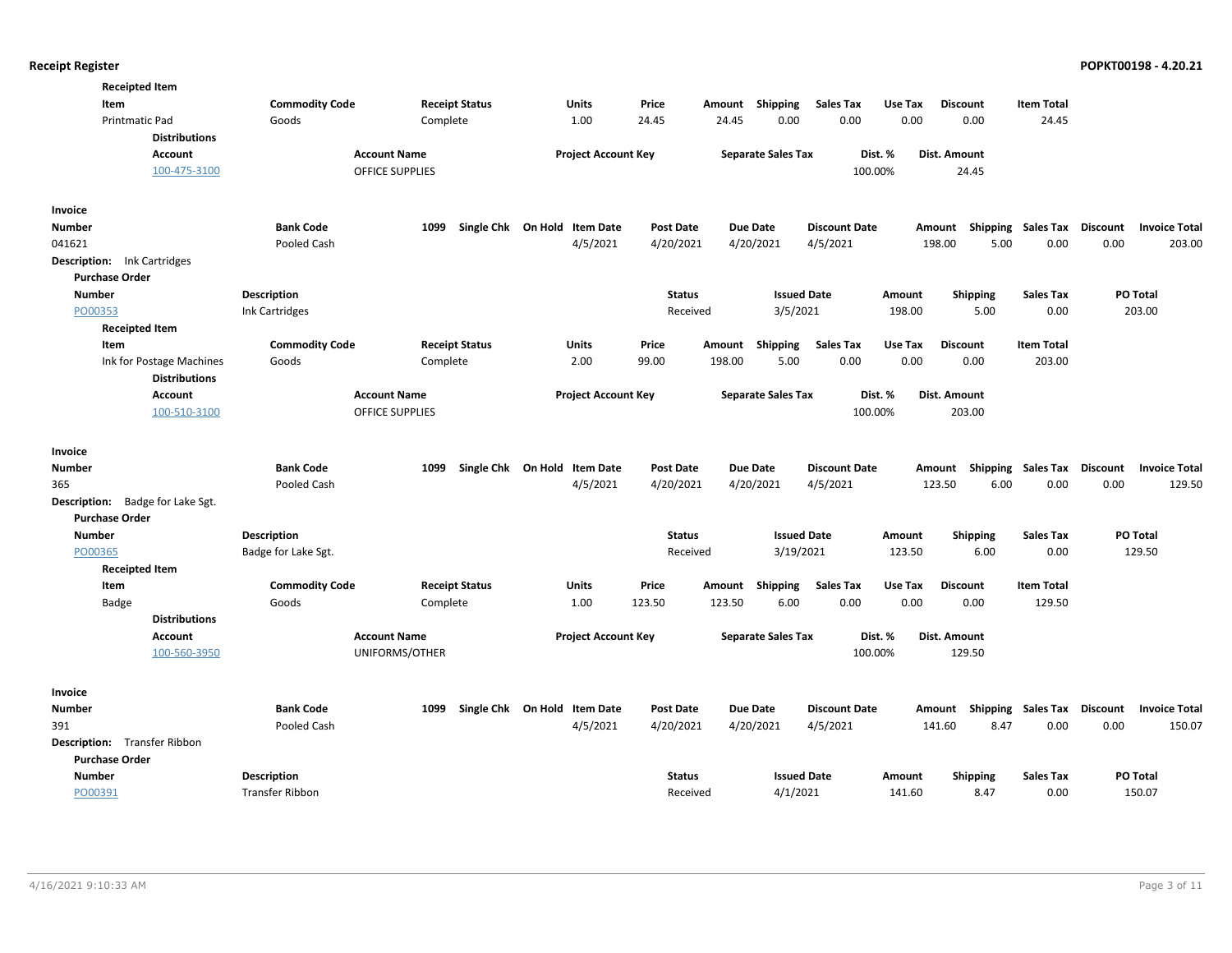| <b>Receipted Item</b>                          |                            |                        |                              |                  |        |                           |                      |         |                  |                    |                 |                      |
|------------------------------------------------|----------------------------|------------------------|------------------------------|------------------|--------|---------------------------|----------------------|---------|------------------|--------------------|-----------------|----------------------|
| Item                                           | <b>Commodity Code</b>      | <b>Receipt Status</b>  | Units                        | Price            | Amount | <b>Shipping</b>           | <b>Sales Tax</b>     | Use Tax | <b>Discount</b>  | <b>Item Total</b>  |                 |                      |
| <b>Transfer Ribbons</b>                        | Goods                      | Complete               | 3.00                         | 47.20            | 141.60 | 8.47                      | 0.00                 | 0.00    | 0.00             | 150.07             |                 |                      |
| <b>Distributions</b>                           |                            |                        |                              |                  |        |                           |                      |         |                  |                    |                 |                      |
| <b>Account</b>                                 | <b>Account Name</b>        |                        | <b>Project Account Key</b>   |                  |        | <b>Separate Sales Tax</b> |                      | Dist. % | Dist. Amount     |                    |                 |                      |
| 100-560-3100                                   |                            | <b>OFFICE SUPPLIES</b> |                              |                  |        |                           |                      | 100.00% | 150.07           |                    |                 |                      |
| Invoice                                        |                            |                        |                              |                  |        |                           |                      |         |                  |                    |                 |                      |
| Number                                         | <b>Bank Code</b>           | 1099                   | Single Chk On Hold Item Date | <b>Post Date</b> |        | <b>Due Date</b>           | <b>Discount Date</b> |         | Amount           | Shipping Sales Tax | <b>Discount</b> | <b>Invoice Total</b> |
| 392                                            | Pooled Cash                |                        | 4/5/2021                     | 4/20/2021        |        | 4/20/2021                 | 4/5/2021             |         | 880.80<br>162.97 | 0.00               | 0.00            | 1,043.77             |
| <b>Description:</b> District Court             |                            |                        |                              |                  |        |                           |                      |         |                  |                    |                 |                      |
| <b>Purchase Order</b>                          |                            |                        |                              |                  |        |                           |                      |         |                  |                    |                 |                      |
| Number                                         | <b>Description</b>         |                        |                              | <b>Status</b>    |        | <b>Issued Date</b>        |                      | Amount  | <b>Shipping</b>  | <b>Sales Tax</b>   | PO Total        |                      |
| PO00392                                        | <b>District Court</b>      |                        |                              | Received         |        | 4/1/2021                  |                      | 880.80  | 162.97           | 0.00               | 1,043.77        |                      |
| <b>Receipted Item</b>                          |                            |                        |                              |                  |        |                           |                      |         |                  |                    |                 |                      |
| Item                                           | <b>Commodity Code</b>      | <b>Receipt Status</b>  | Units                        | Price            | Amount | <b>Shipping</b>           | <b>Sales Tax</b>     | Use Tax | <b>Discount</b>  | <b>Item Total</b>  |                 |                      |
| Frames/Stands                                  | Goods                      | Complete               | 6.00                         | 106.80           | 640.80 | 162.97                    | 0.00                 | 0.00    | 0.00             | 803.77             |                 |                      |
| <b>Distributions</b>                           |                            |                        |                              |                  |        |                           |                      |         |                  |                    |                 |                      |
| <b>Account</b>                                 | <b>Account Name</b>        |                        | <b>Project Account Key</b>   |                  |        | <b>Separate Sales Tax</b> |                      | Dist. % | Dist. Amount     |                    |                 |                      |
| 414-416-3990                                   |                            | OFFICE PROTECTION      |                              |                  |        |                           |                      | 100.00% | 803.77           |                    |                 |                      |
| <b>Receipted Item</b>                          |                            |                        |                              |                  |        |                           |                      |         |                  |                    |                 |                      |
| Item                                           | <b>Commodity Code</b>      | <b>Receipt Status</b>  | Units                        | Price            |        | Amount Shipping           | <b>Sales Tax</b>     | Use Tax | <b>Discount</b>  | <b>Item Total</b>  |                 |                      |
| Screens - Panels                               | Goods                      | Complete               | 6.00                         | 40.00            | 240.00 | 0.00                      | 0.00                 | 0.00    | 0.00             | 240.00             |                 |                      |
| <b>Distributions</b>                           |                            |                        |                              |                  |        |                           |                      |         |                  |                    |                 |                      |
| Account                                        | <b>Account Name</b>        |                        | <b>Project Account Key</b>   |                  |        | <b>Separate Sales Tax</b> |                      | Dist. % | Dist. Amount     |                    |                 |                      |
| 414-416-3990                                   |                            | OFFICE PROTECTION      |                              |                  |        |                           |                      | 100.00% | 240.00           |                    |                 |                      |
| Invoice                                        |                            |                        |                              |                  |        |                           |                      |         |                  |                    |                 |                      |
| <b>Number</b>                                  | <b>Bank Code</b>           | 1099                   | Single Chk On Hold Item Date | <b>Post Date</b> |        | <b>Due Date</b>           | <b>Discount Date</b> |         | Amount           | Shipping Sales Tax | <b>Discount</b> | <b>Invoice Total</b> |
| 393                                            | Pooled Cash                |                        | 4/5/2021                     | 4/20/2021        |        | 4/20/2021                 | 4/5/2021             |         | 813.69<br>214.46 | 0.00               | 0.00            | 1,028.15             |
| <b>Description:</b> District Court Plexi Glass |                            |                        |                              |                  |        |                           |                      |         |                  |                    |                 |                      |
| <b>Purchase Order</b>                          |                            |                        |                              |                  |        |                           |                      |         |                  |                    |                 |                      |
| <b>Number</b>                                  | <b>Description</b>         |                        |                              | <b>Status</b>    |        | <b>Issued Date</b>        |                      | Amount  | <b>Shipping</b>  | <b>Sales Tax</b>   | PO Total        |                      |
| PO00393                                        | District Court Plexi Glass |                        |                              | Received         |        | 4/1/2021                  |                      | 813.69  | 214.46           | 0.00               | 1,028.15        |                      |
| <b>Receipted Item</b>                          |                            |                        |                              |                  |        |                           |                      |         |                  |                    |                 |                      |
| Item                                           | <b>Commodity Code</b>      | <b>Receipt Status</b>  | Units                        | Price            | Amount | Shipping                  | <b>Sales Tax</b>     | Use Tax | <b>Discount</b>  | <b>Item Total</b>  |                 |                      |
| Judge's Bench Mount                            | Goods                      | Complete               | 1.00                         | 156.23           | 156.23 | 0.00                      | 0.00                 | 0.00    | 0.00             | 156.23             |                 |                      |
| <b>Distributions</b>                           |                            |                        |                              |                  |        |                           |                      |         |                  |                    |                 |                      |
| <b>Account</b>                                 | <b>Account Name</b>        |                        | <b>Project Account Key</b>   |                  |        | <b>Separate Sales Tax</b> |                      | Dist. % | Dist. Amount     |                    |                 |                      |
| 414-416-3990                                   |                            | OFFICE PROTECTION      |                              |                  |        |                           |                      | 100.00% | 156.23           |                    |                 |                      |
| <b>Receipted Item</b>                          |                            |                        |                              |                  |        |                           |                      |         |                  |                    |                 |                      |
| Item                                           | <b>Commodity Code</b>      | <b>Receipt Status</b>  | Units                        | Price            |        | Amount Shipping           | <b>Sales Tax</b>     | Use Tax | <b>Discount</b>  | <b>Item Total</b>  |                 |                      |
| Judge's Shield                                 | Goods                      | Complete               | 1.00                         | 16.27            | 16.27  | 0.00                      | 0.00                 | 0.00    | 0.00             | 16.27              |                 |                      |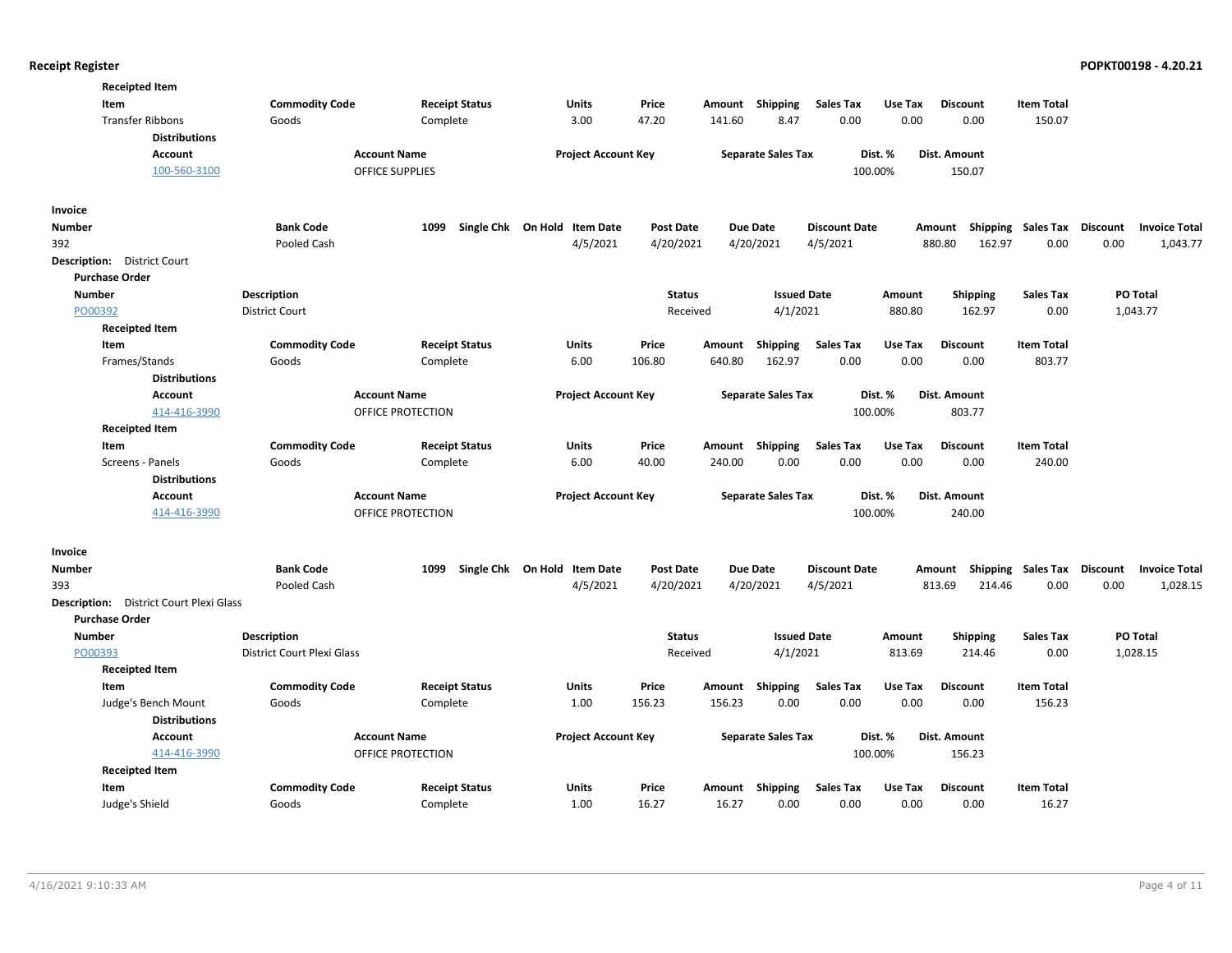|                           | <b>Distributions</b>                                           |                       |                        |                              |                  |                           |                      |                               |                     |                             |                                                     |
|---------------------------|----------------------------------------------------------------|-----------------------|------------------------|------------------------------|------------------|---------------------------|----------------------|-------------------------------|---------------------|-----------------------------|-----------------------------------------------------|
|                           | <b>Account</b>                                                 |                       | <b>Account Name</b>    | <b>Project Account Key</b>   |                  | <b>Separate Sales Tax</b> |                      | Dist. %                       | Dist. Amount        |                             |                                                     |
|                           | 413-413-3990                                                   |                       | OFFICE PROTECTION      |                              |                  |                           | 100.00%              |                               | 16.27               |                             |                                                     |
|                           | <b>Receipted Item</b>                                          |                       |                        |                              |                  |                           |                      |                               |                     |                             |                                                     |
| Item                      |                                                                | <b>Commodity Code</b> | <b>Receipt Status</b>  | <b>Units</b>                 | Price            | <b>Shipping</b><br>Amount | <b>Sales Tax</b>     | Use Tax                       | <b>Discount</b>     | <b>Item Total</b>           |                                                     |
|                           | Witness Stand and Ct Rep and Bai Goods                         |                       | Complete               | 3.00                         | 213.73           | 641.19                    | 214.46<br>0.00       | 0.00                          | 0.00                | 855.65                      |                                                     |
|                           | <b>Distributions</b>                                           |                       |                        |                              |                  |                           |                      |                               |                     |                             |                                                     |
|                           | <b>Account</b>                                                 |                       | <b>Account Name</b>    | <b>Project Account Key</b>   |                  | <b>Separate Sales Tax</b> |                      | Dist. %                       | <b>Dist. Amount</b> |                             |                                                     |
|                           | 413-413-3990                                                   |                       | OFFICE PROTECTION      |                              |                  |                           |                      | 100.00%                       | 855.65              |                             |                                                     |
| <b>Vendor Number</b>      | <b>Vendor DBA</b>                                              |                       |                        |                              |                  |                           |                      | <b>Vendor Total Discount:</b> |                     | 0.00                        | <b>Invoice Total:</b><br>926.42                     |
| 00216                     | <b>OFFICE DEPOT</b>                                            |                       |                        |                              |                  |                           |                      |                               |                     |                             |                                                     |
| Invoice                   |                                                                |                       |                        |                              |                  |                           |                      |                               |                     |                             |                                                     |
| <b>Number</b>             |                                                                | <b>Bank Code</b>      | 1099                   | Single Chk On Hold Item Date | <b>Post Date</b> | Due Date                  | <b>Discount Date</b> | Amount                        |                     |                             | Shipping Sales Tax Discount<br><b>Invoice Total</b> |
| 161874018001              |                                                                | Pooled Cash           |                        | 3/29/2021                    | 4/20/2021        | 4/20/2021                 | 3/29/2021            |                               | 59.98<br>0.00       | 0.00                        | 0.00<br>59.98                                       |
| Description: Flash Drives |                                                                |                       |                        |                              |                  |                           |                      |                               |                     |                             |                                                     |
| <b>Purchase Order</b>     |                                                                |                       |                        |                              |                  |                           |                      |                               |                     |                             |                                                     |
| <b>Number</b>             |                                                                | <b>Description</b>    |                        |                              | <b>Status</b>    |                           | <b>Issued Date</b>   | Amount                        | Shipping            | <b>Sales Tax</b>            | PO Total                                            |
| PO00383                   |                                                                | <b>Flash Drives</b>   |                        |                              | Received         |                           | 3/25/2021            | 59.98                         | 0.00                | 0.00                        | 59.98                                               |
|                           | <b>Receipted Item</b>                                          |                       |                        |                              |                  |                           |                      |                               |                     |                             |                                                     |
| Item                      |                                                                | <b>Commodity Code</b> | <b>Receipt Status</b>  | Units                        | Price            | Shipping<br>Amount        | Sales Tax            | Use Tax                       | <b>Discount</b>     | <b>Item Total</b>           |                                                     |
|                           | 5 Pack Turbo (re-order)<br><b>Distributions</b>                | Goods                 | Complete               | 2.00                         | 29.99            | 59.98                     | 0.00<br>0.00         | 0.00                          | 0.00                | 59.98                       |                                                     |
|                           | <b>Account</b>                                                 |                       | <b>Account Name</b>    | <b>Project Account Key</b>   |                  | <b>Separate Sales Tax</b> |                      | Dist. %                       | <b>Dist. Amount</b> |                             |                                                     |
|                           | 100-475-3100                                                   |                       | <b>OFFICE SUPPLIES</b> |                              |                  |                           | 100.00%              |                               | 59.98               |                             |                                                     |
| Invoice                   |                                                                |                       |                        |                              |                  |                           |                      |                               |                     |                             |                                                     |
| <b>Number</b>             |                                                                | <b>Bank Code</b>      | 1099                   | Single Chk On Hold Item Date | <b>Post Date</b> | <b>Due Date</b>           | <b>Discount Date</b> | Amount                        |                     | Shipping Sales Tax Discount | <b>Invoice Total</b>                                |
| 161886194001              |                                                                | Pooled Cash           |                        | 3/29/2021                    | 4/20/2021        | 4/20/2021                 | 3/29/2021            | 110.03                        | 0.00                | 0.00                        | 0.00<br>110.03                                      |
| Description: Toner        |                                                                |                       |                        |                              |                  |                           |                      |                               |                     |                             |                                                     |
| <b>Purchase Order</b>     |                                                                |                       |                        |                              |                  |                           |                      |                               |                     |                             |                                                     |
| <b>Number</b>             |                                                                | <b>Description</b>    |                        |                              | <b>Status</b>    |                           | <b>Issued Date</b>   | Amount                        | Shipping            | <b>Sales Tax</b>            | PO Total                                            |
| PO00384                   |                                                                | Toner                 |                        |                              | Received         |                           | 3/25/2021            | 110.03                        | 0.00                | 0.00                        | 110.03                                              |
|                           | <b>Receipted Item</b>                                          |                       |                        |                              |                  |                           |                      |                               |                     |                             |                                                     |
| Item                      |                                                                | <b>Commodity Code</b> | <b>Receipt Status</b>  | Units                        | Price            | Shipping<br>Amount        | <b>Sales Tax</b>     | Use Tax                       | <b>Discount</b>     | <b>Item Total</b>           |                                                     |
|                           | HP 05X Toner High Yield - 878310 Goods<br><b>Distributions</b> |                       | Complete               | 1.00                         | 110.03           | 110.03                    | 0.00<br>0.00         | 0.00                          | 0.00                | 110.03                      |                                                     |
|                           | <b>Account</b>                                                 |                       | <b>Account Name</b>    | <b>Project Account Key</b>   |                  | <b>Separate Sales Tax</b> |                      | Dist. %                       | Dist. Amount        |                             |                                                     |
|                           | 100-450-3100                                                   |                       | <b>OFFICE SUPPLIES</b> |                              |                  |                           |                      | 100.00%                       | 110.03              |                             |                                                     |
|                           |                                                                |                       |                        |                              |                  |                           |                      |                               |                     |                             |                                                     |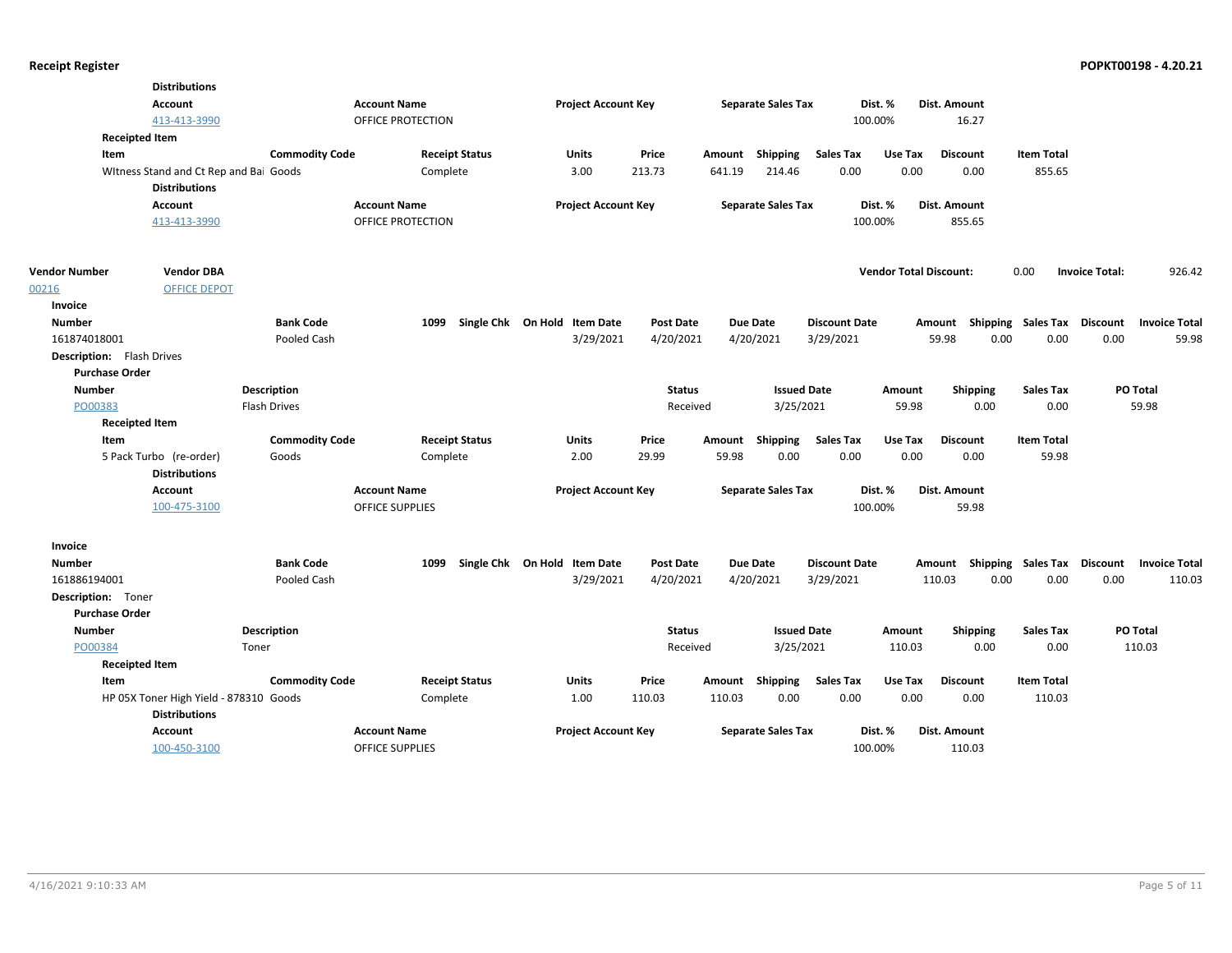| Invoice                             |                                         |                        |                        |                              |                            |                  |                    |                           |                      |         |                 |                             |          |                      |
|-------------------------------------|-----------------------------------------|------------------------|------------------------|------------------------------|----------------------------|------------------|--------------------|---------------------------|----------------------|---------|-----------------|-----------------------------|----------|----------------------|
| Number                              |                                         | <b>Bank Code</b>       | 1099                   | Single Chk On Hold Item Date |                            | <b>Post Date</b> | <b>Due Date</b>    |                           | <b>Discount Date</b> | Amount  |                 | Shipping Sales Tax          | Discount | <b>Invoice Total</b> |
| 164459634001                        |                                         | Pooled Cash            |                        |                              | 4/7/2021                   | 4/20/2021        | 4/20/2021          |                           | 4/7/2021             |         | 0.00<br>28.39   | 0.00                        | 0.00     | 28.39                |
| <b>Description:</b> Office Supplies |                                         |                        |                        |                              |                            |                  |                    |                           |                      |         |                 |                             |          |                      |
| <b>Purchase Order</b>               |                                         |                        |                        |                              |                            |                  |                    |                           |                      |         |                 |                             |          |                      |
| <b>Number</b>                       |                                         | Description            |                        |                              |                            | <b>Status</b>    |                    | <b>Issued Date</b>        |                      | Amount  | <b>Shipping</b> | <b>Sales Tax</b>            |          | PO Total             |
| PO00396                             |                                         | Office Supplies        |                        |                              |                            |                  | Partially Received | 4/5/2021                  |                      | 28.39   | 0.00            | 0.00                        |          | 28.39                |
| <b>Receipted Item</b>               |                                         |                        |                        |                              |                            |                  |                    |                           |                      |         |                 |                             |          |                      |
| Item                                |                                         | <b>Commodity Code</b>  | <b>Receipt Status</b>  |                              | <b>Units</b>               | Price            | Amount             | Shipping                  | <b>Sales Tax</b>     | Use Tax | <b>Discount</b> | <b>Item Total</b>           |          |                      |
|                                     | Cyber Acoustics CVL-1084 Wired I Goods  |                        | Complete               |                              | 1.00                       | 28.39            | 28.39              | 0.00                      | 0.00                 | 0.00    | 0.00            | 28.39                       |          |                      |
|                                     |                                         |                        |                        | <b>Vendor Part Number:</b>   | 868402                     |                  |                    |                           |                      |         |                 |                             |          |                      |
|                                     | <b>Distributions</b>                    |                        |                        |                              |                            |                  |                    |                           |                      |         |                 |                             |          |                      |
|                                     | <b>Account</b>                          |                        | <b>Account Name</b>    |                              | <b>Project Account Key</b> |                  |                    | <b>Separate Sales Tax</b> | Dist. %              |         | Dist. Amount    |                             |          |                      |
|                                     | 100-475-3100                            |                        | <b>OFFICE SUPPLIES</b> |                              |                            |                  |                    |                           | 100.00%              |         | 28.39           |                             |          |                      |
|                                     |                                         |                        |                        |                              |                            |                  |                    |                           |                      |         |                 |                             |          |                      |
| Invoice                             |                                         |                        |                        |                              |                            |                  |                    |                           |                      |         |                 |                             |          |                      |
| <b>Number</b>                       |                                         | <b>Bank Code</b>       | 1099                   | Single Chk On Hold Item Date |                            | <b>Post Date</b> | <b>Due Date</b>    |                           | <b>Discount Date</b> | Amount  |                 | Shipping Sales Tax Discount |          | <b>Invoice Total</b> |
| 164460918001                        |                                         | Pooled Cash            |                        |                              | 4/6/2021                   | 4/20/2021        | 4/20/2021          |                           | 4/6/2021             | 622.03  | 0.00            | 0.00                        | 0.00     | 622.03               |
| <b>Description:</b> Office Supplies |                                         |                        |                        |                              |                            |                  |                    |                           |                      |         |                 |                             |          |                      |
| <b>Purchase Order</b>               |                                         |                        |                        |                              |                            |                  |                    |                           |                      |         |                 |                             |          |                      |
| <b>Number</b>                       |                                         | <b>Description</b>     |                        |                              |                            | <b>Status</b>    |                    | <b>Issued Date</b>        |                      | Amount  | <b>Shipping</b> | <b>Sales Tax</b>            |          | <b>PO Total</b>      |
| PO00396                             |                                         | <b>Office Supplies</b> |                        |                              |                            |                  | Partially Received | 4/5/2021                  |                      | 622.03  | 0.00            | 0.00                        |          | 622.03               |
| <b>Receipted Item</b>               |                                         |                        |                        |                              |                            |                  |                    |                           |                      |         |                 |                             |          |                      |
| Item                                |                                         | <b>Commodity Code</b>  | <b>Receipt Status</b>  |                              | Units                      | Price            | Amount             | Shipping                  | <b>Sales Tax</b>     | Use Tax | <b>Discount</b> | <b>Item Total</b>           |          |                      |
|                                     | HP 26A Original Black Toner Cartr Goods |                        | Complete               |                              | 1.00                       | 83.01            | 83.01              | 0.00                      | 0.00                 | 0.00    | 0.00            | 83.01                       |          |                      |
|                                     |                                         |                        |                        | <b>Vendor Part Number:</b>   | Item #246428               |                  |                    |                           |                      |         |                 |                             |          |                      |
|                                     | <b>Distributions</b>                    |                        |                        |                              |                            |                  |                    |                           |                      |         |                 |                             |          |                      |
|                                     | <b>Account</b>                          |                        | <b>Account Name</b>    |                              | <b>Project Account Key</b> |                  |                    | <b>Separate Sales Tax</b> | Dist. %              |         | Dist. Amount    |                             |          |                      |
|                                     | 100-475-3100                            |                        | <b>OFFICE SUPPLIES</b> |                              |                            |                  |                    |                           | 100.00%              |         | 83.01           |                             |          |                      |
| <b>Receipted Item</b>               |                                         |                        |                        |                              |                            |                  |                    |                           |                      |         |                 |                             |          |                      |
| Item                                |                                         | <b>Commodity Code</b>  | <b>Receipt Status</b>  |                              | Units                      | Price            | Amount             | Shipping                  | <b>Sales Tax</b>     | Use Tax | <b>Discount</b> | <b>Item Total</b>           |          |                      |
|                                     | HP 508X High-Yield Magenta Tone Goods   |                        | Complete               |                              | 1.00                       | 268.54           | 268.54             | 0.00                      | 0.00                 | 0.00    | 0.00            | 268.54                      |          |                      |
|                                     |                                         |                        |                        | <b>Vendor Part Number:</b>   | Item #509123               |                  |                    |                           |                      |         |                 |                             |          |                      |
|                                     | <b>Distributions</b>                    |                        |                        |                              |                            |                  |                    |                           |                      |         |                 |                             |          |                      |
|                                     | <b>Account</b>                          |                        | <b>Account Name</b>    |                              | <b>Project Account Key</b> |                  |                    | <b>Separate Sales Tax</b> | Dist. %              |         | Dist. Amount    |                             |          |                      |
|                                     | 100-475-3100                            |                        | <b>OFFICE SUPPLIES</b> |                              |                            |                  |                    |                           | 100.00%              |         | 268.54          |                             |          |                      |
| <b>Receipted Item</b>               |                                         |                        |                        |                              |                            |                  |                    |                           |                      |         |                 |                             |          |                      |
| Item                                |                                         | <b>Commodity Code</b>  | <b>Receipt Status</b>  |                              | <b>Units</b>               | Price            | Amount Shipping    |                           | <b>Sales Tax</b>     | Use Tax | <b>Discount</b> | <b>Item Total</b>           |          |                      |
|                                     | HP 508X High-Yield Yellow Toner Goods   |                        | Complete               |                              | 1.00                       | 268.54           | 268.54             | 0.00                      | 0.00                 | 0.00    | 0.00            | 268.54                      |          |                      |
|                                     |                                         |                        |                        | <b>Vendor Part Number:</b>   | Item #509039               |                  |                    |                           |                      |         |                 |                             |          |                      |
|                                     |                                         |                        |                        |                              |                            |                  |                    |                           |                      |         |                 |                             |          |                      |
|                                     | <b>Distributions</b>                    |                        |                        |                              |                            |                  |                    |                           |                      |         |                 |                             |          |                      |
|                                     | <b>Account</b>                          |                        | <b>Account Name</b>    |                              | <b>Project Account Key</b> |                  |                    | <b>Separate Sales Tax</b> | Dist. %              |         | Dist. Amount    |                             |          |                      |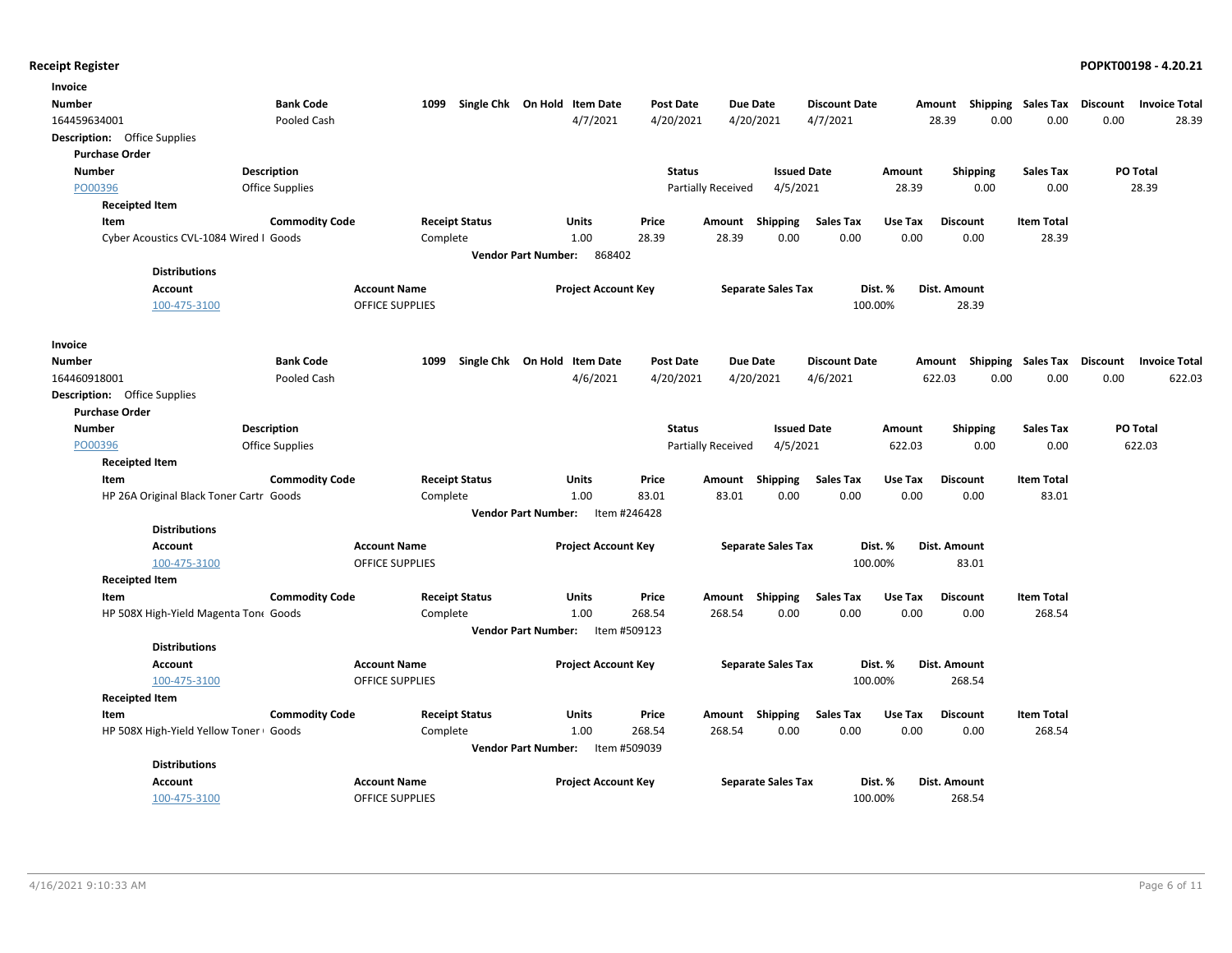| <b>Receipted Item</b>         |                                            |                                 |                                               |                       |                                          |                               |                              |                                  |                               |                       |                           |                                                                   |
|-------------------------------|--------------------------------------------|---------------------------------|-----------------------------------------------|-----------------------|------------------------------------------|-------------------------------|------------------------------|----------------------------------|-------------------------------|-----------------------|---------------------------|-------------------------------------------------------------------|
| Item                          |                                            | <b>Commodity Code</b>           |                                               | <b>Receipt Status</b> | Units                                    | Price                         | Amount                       | <b>Shipping</b><br>Sales Tax     | Use Tax                       | <b>Discount</b>       | <b>Item Total</b>         |                                                                   |
|                               | Office Depot® Brand Letter Open( Goods     |                                 |                                               | Complete              | 2.00                                     | 0.97                          | 1.94                         | 0.00<br>0.00                     | 0.00                          | 0.00                  | 1.94                      |                                                                   |
|                               |                                            |                                 |                                               |                       | Vendor Part Number: Item #800332         |                               |                              |                                  |                               |                       |                           |                                                                   |
|                               | <b>Distributions</b>                       |                                 |                                               |                       |                                          |                               |                              |                                  |                               |                       |                           |                                                                   |
|                               | Account                                    |                                 | <b>Account Name</b>                           |                       | <b>Project Account Key</b>               |                               | <b>Separate Sales Tax</b>    |                                  | Dist. %                       | Dist. Amount          |                           |                                                                   |
|                               | 100-475-3100                               |                                 | <b>OFFICE SUPPLIES</b>                        |                       |                                          |                               |                              |                                  | 100.00%                       | 1.94                  |                           |                                                                   |
| Invoice                       |                                            |                                 |                                               |                       |                                          |                               |                              |                                  |                               |                       |                           |                                                                   |
| <b>Number</b>                 |                                            | <b>Bank Code</b>                |                                               | 1099                  | Single Chk On Hold Item Date             | <b>Post Date</b>              | Due Date                     | <b>Discount Date</b>             |                               |                       |                           | Amount Shipping Sales Tax Discount Invoice Total                  |
| 164598912001                  |                                            | Pooled Cash                     |                                               |                       | 4/7/2021                                 | 4/20/2021                     | 4/20/2021                    | 4/7/2021                         |                               | 105.99<br>0.00        | 0.00                      | 0.00<br>105.99                                                    |
| Description: Toner            |                                            |                                 |                                               |                       |                                          |                               |                              |                                  |                               |                       |                           |                                                                   |
| <b>Purchase Order</b>         |                                            |                                 |                                               |                       |                                          |                               |                              |                                  |                               |                       |                           |                                                                   |
| <b>Number</b>                 |                                            | Description                     |                                               |                       |                                          | <b>Status</b>                 |                              | <b>Issued Date</b>               | Amount                        | <b>Shipping</b>       | <b>Sales Tax</b>          | PO Total                                                          |
| PO00397                       | Toner                                      |                                 |                                               |                       |                                          | Received                      |                              | 4/6/2021                         | 105.99                        | 0.00                  | 0.00                      | 105.99                                                            |
| <b>Receipted Item</b>         |                                            |                                 |                                               |                       |                                          |                               |                              |                                  |                               |                       |                           |                                                                   |
| Item                          |                                            | <b>Commodity Code</b>           |                                               | <b>Receipt Status</b> | <b>Units</b>                             | Price                         | Amount Shipping              | <b>Sales Tax</b>                 | Use Tax                       | <b>Discount</b>       | <b>Item Total</b>         |                                                                   |
| 58A                           |                                            | Goods                           |                                               | Complete              | 1.00                                     | 105.99                        | 105.99                       | 0.00<br>0.00                     | 0.00                          | 0.00                  | 105.99                    |                                                                   |
|                               | <b>Distributions</b>                       |                                 |                                               |                       |                                          |                               |                              |                                  |                               |                       |                           |                                                                   |
|                               | Account                                    |                                 | <b>Account Name</b>                           |                       | <b>Project Account Key</b>               |                               | <b>Separate Sales Tax</b>    |                                  | Dist. %                       | Dist. Amount          |                           |                                                                   |
|                               | 230-623-3100                               |                                 | <b>OFFICE SUPPLIES</b>                        |                       |                                          |                               |                              |                                  | 100.00%                       | 105.99                |                           |                                                                   |
| <b>Vendor Number</b>          | <b>Vendor DBA</b><br>PERSONALIZED PRINTING |                                 |                                               |                       |                                          |                               |                              |                                  | <b>Vendor Total Discount:</b> |                       | 0.00                      | <b>Invoice Total:</b><br>125.40                                   |
| 00826<br>Invoice              |                                            |                                 |                                               |                       |                                          |                               |                              |                                  |                               |                       |                           |                                                                   |
| <b>Number</b>                 |                                            | <b>Bank Code</b>                |                                               | 1099                  | Single Chk On Hold Item Date             | <b>Post Date</b>              | Due Date                     | <b>Discount Date</b>             |                               | Amount                | <b>Shipping Sales Tax</b> | <b>Discount</b><br><b>Invoice Total</b>                           |
| 107455                        |                                            | Pooled Cash                     |                                               |                       | 3/30/2021                                | 4/20/2021                     | 4/20/2021                    | 3/30/2021                        |                               | 65.40<br>0.00         | 0.00                      | 0.00<br>65.40                                                     |
| <b>Description:</b> Envelopes |                                            |                                 |                                               |                       |                                          |                               |                              |                                  |                               |                       |                           |                                                                   |
| <b>Purchase Order</b>         |                                            |                                 |                                               |                       |                                          |                               |                              |                                  |                               |                       |                           |                                                                   |
| <b>Number</b>                 |                                            | Description                     |                                               |                       |                                          |                               |                              |                                  |                               |                       |                           | PO Total                                                          |
|                               |                                            |                                 |                                               |                       |                                          |                               |                              |                                  |                               |                       |                           |                                                                   |
|                               |                                            |                                 |                                               |                       |                                          | <b>Status</b>                 |                              | <b>Issued Date</b>               | Amount                        | Shipping              | <b>Sales Tax</b>          |                                                                   |
| PO00389                       |                                            | Envelopes                       |                                               |                       |                                          | Received                      |                              | 3/26/2021                        | 65.40                         | 0.00                  | 0.00                      | 65.40                                                             |
| <b>Receipted Item</b>         |                                            |                                 |                                               |                       |                                          |                               |                              |                                  |                               |                       |                           |                                                                   |
| Item                          |                                            | <b>Commodity Code</b>           |                                               | <b>Receipt Status</b> | Units                                    | Price                         | Amount                       | Shipping<br><b>Sales Tax</b>     | Use Tax                       | <b>Discount</b>       | <b>Item Total</b>         |                                                                   |
|                               | 1 box w/return address                     | Goods                           |                                               | Complete              | 1.00                                     | 65.40                         | 65.40                        | 0.00<br>0.00                     | 0.00                          | 0.00                  | 65.40                     |                                                                   |
|                               | <b>Distributions</b>                       |                                 |                                               |                       |                                          |                               |                              |                                  |                               |                       |                           |                                                                   |
|                               | <b>Account</b><br>100-435-3100             |                                 | <b>Account Name</b><br><b>OFFICE SUPPLIES</b> |                       | <b>Project Account Key</b>               |                               | <b>Separate Sales Tax</b>    |                                  | Dist. %<br>100.00%            | Dist. Amount<br>65.40 |                           |                                                                   |
|                               |                                            |                                 |                                               |                       |                                          |                               |                              |                                  |                               |                       |                           |                                                                   |
| Invoice                       |                                            |                                 |                                               |                       |                                          |                               |                              |                                  |                               |                       |                           |                                                                   |
| <b>Number</b><br>107480       |                                            | <b>Bank Code</b><br>Pooled Cash |                                               | 1099                  | Single Chk On Hold Item Date<br>4/6/2021 | <b>Post Date</b><br>4/20/2021 | <b>Due Date</b><br>4/20/2021 | <b>Discount Date</b><br>4/6/2021 |                               | 60.00<br>0.00         | 0.00                      | Amount Shipping Sales Tax Discount Invoice Total<br>0.00<br>60.00 |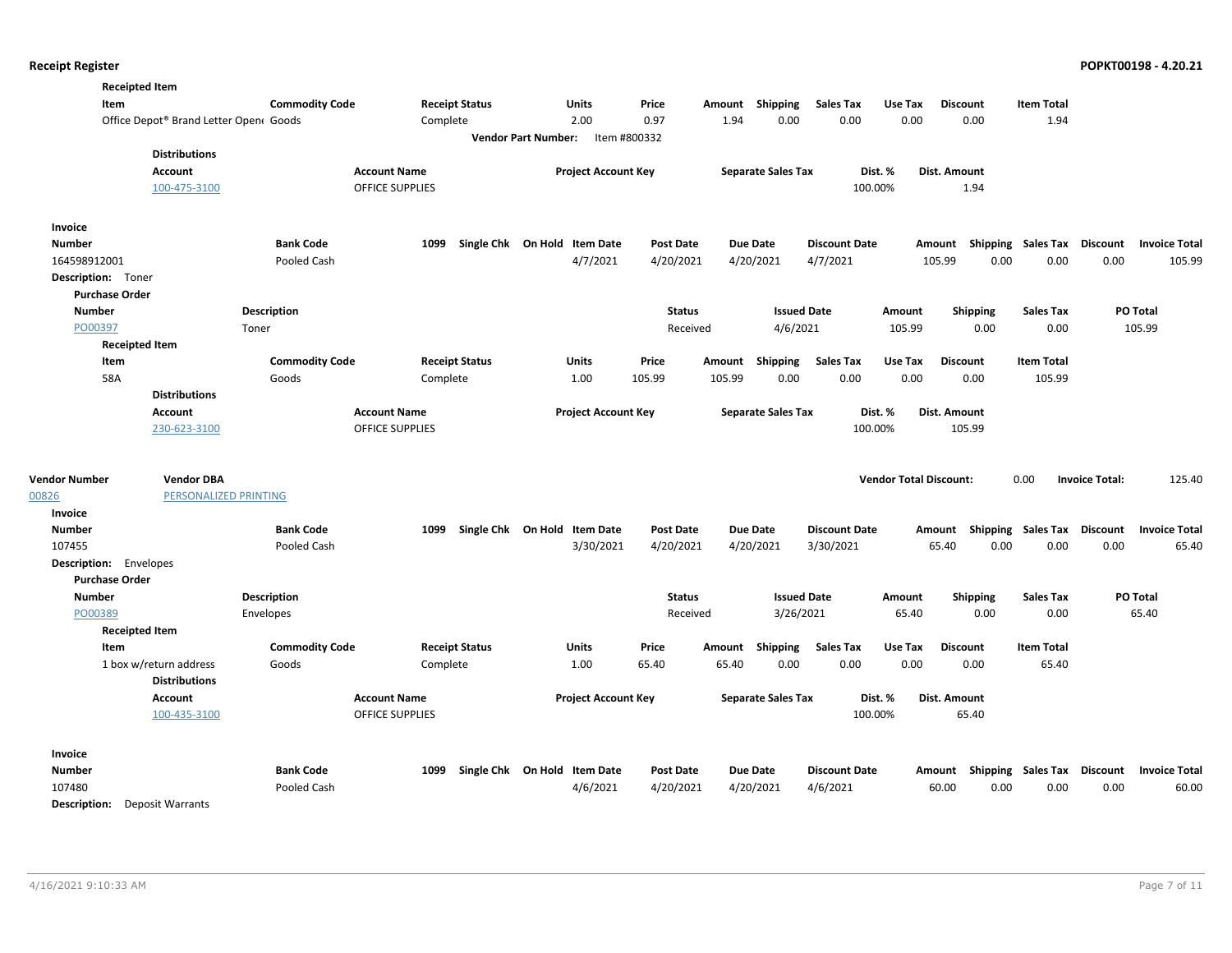| <b>Number</b><br>Description<br><b>Status</b><br><b>Issued Date</b><br><b>Shipping</b><br><b>Sales Tax</b><br>Amount<br>PO00394<br>4/1/2021<br>Deposit Warrants<br>Received<br>60.00<br>0.00<br>0.00<br><b>Receipted Item</b><br><b>Commodity Code</b><br><b>Sales Tax</b><br>Item<br><b>Receipt Status</b><br><b>Units</b><br>Price<br>Amount Shipping<br>Use Tax<br><b>Discount</b><br><b>Item Total</b><br>1.00<br>60.00<br>0.00<br>0.00<br>0.00<br>0.00<br>60.00<br>Depost Warrants (1000)<br>Goods<br>Complete<br>60.00<br><b>Distributions</b><br>Account<br><b>Account Name</b><br><b>Project Account Key</b><br><b>Separate Sales Tax</b><br>Dist. %<br>Dist. Amount<br>PRINTING<br>100-497-4350<br>100.00%<br>60.00<br><b>Vendor Number</b><br><b>Vendor DBA</b><br><b>Vendor Total Discount:</b><br>0.00<br><b>Invoice Total:</b><br><b>REINERT PAPER &amp; CHEMI</b><br>00478<br>Invoice<br>Single Chk On Hold Item Date<br>Shipping Sales Tax Discount<br><b>Number</b><br><b>Bank Code</b><br>1099<br><b>Post Date</b><br><b>Due Date</b><br><b>Discount Date</b><br>Amount<br>424508<br>4/12/2021<br>4/20/2021<br>4/12/2021<br>81.80<br>0.00<br>0.00<br>Pooled Cash<br>4/20/2021<br><b>Description:</b> Paper Towels/toilet tissue<br><b>Purchase Order</b><br><b>Number</b><br>Description<br><b>Issued Date</b><br><b>Sales Tax</b><br><b>Status</b><br><b>Shipping</b><br>Amount<br>Janitorial Supplies<br>4/12/2021<br>56.46<br>0.00<br>0.00<br>PO00404<br>Received<br><b>Receipted Item</b><br>Item<br><b>Commodity Code</b><br><b>Receipt Status</b><br><b>Units</b><br>Price<br><b>Shipping</b><br><b>Sales Tax</b><br>Use Tax<br><b>Discount</b><br><b>Item Total</b><br>Amount<br>0.00<br>Jumbo Toilet Tissue<br>1.00<br>28.23<br>28.23<br>0.00<br>0.00<br>0.00<br>28.23<br>Goods<br>Complete<br><b>Distributions</b><br>Account<br><b>Account Name</b><br><b>Project Account Key</b><br><b>Separate Sales Tax</b><br>Dist. %<br>Dist. Amount<br>100-513-3320<br><b>JANITOR SUPPLIES</b><br>100.00%<br>28.23<br><b>Receipted Item</b><br><b>Commodity Code</b><br><b>Receipt Status</b><br>Amount Shipping<br><b>Sales Tax</b><br>Use Tax<br><b>Item Total</b><br>Item<br><b>Units</b><br>Price<br><b>Discount</b><br>28.23<br>28.23<br>0.00<br>0.00<br>0.00<br>28.23<br>Jumbo Toilet Tissue<br>Goods<br>Complete<br>1.00<br>0.00<br><b>Distributions</b><br><b>Account Name</b><br><b>Project Account Key</b><br><b>Separate Sales Tax</b><br>Dist. %<br>Dist. Amount<br>Account<br>100-511-3320<br><b>JANITOR SUPPLIES</b><br>100.00%<br>28.23<br><b>Purchase Order</b><br><b>Number</b><br>Description<br><b>Status</b><br><b>Issued Date</b><br>Amount<br><b>Shipping</b><br>Sales Tax<br>4/12/2021<br>0.00<br>0.00<br>PO00403<br>Paper Towels<br>Received<br>25.34<br><b>Receipted Item</b><br><b>Commodity Code</b><br><b>Receipt Status</b><br>Price<br>Amount Shipping<br><b>Sales Tax</b><br>Use Tax<br><b>Discount</b><br><b>Item Total</b><br>Item<br><b>Units</b><br>0.00<br>0.00<br>25.34<br>Paper Towels<br>1.00<br>25.34<br>25.34<br>0.00<br>0.00<br>Goods<br>Complete |                      |
|--------------------------------------------------------------------------------------------------------------------------------------------------------------------------------------------------------------------------------------------------------------------------------------------------------------------------------------------------------------------------------------------------------------------------------------------------------------------------------------------------------------------------------------------------------------------------------------------------------------------------------------------------------------------------------------------------------------------------------------------------------------------------------------------------------------------------------------------------------------------------------------------------------------------------------------------------------------------------------------------------------------------------------------------------------------------------------------------------------------------------------------------------------------------------------------------------------------------------------------------------------------------------------------------------------------------------------------------------------------------------------------------------------------------------------------------------------------------------------------------------------------------------------------------------------------------------------------------------------------------------------------------------------------------------------------------------------------------------------------------------------------------------------------------------------------------------------------------------------------------------------------------------------------------------------------------------------------------------------------------------------------------------------------------------------------------------------------------------------------------------------------------------------------------------------------------------------------------------------------------------------------------------------------------------------------------------------------------------------------------------------------------------------------------------------------------------------------------------------------------------------------------------------------------------------------------------------------------------------------------------------------------------------------------------------------------------------------------------------------------------------------------------------------------------------------------------------------------------------------------------------------------------------------------------------------------------------------------------------------------------------------------------------------------------------------------------------------------------------------|----------------------|
|                                                                                                                                                                                                                                                                                                                                                                                                                                                                                                                                                                                                                                                                                                                                                                                                                                                                                                                                                                                                                                                                                                                                                                                                                                                                                                                                                                                                                                                                                                                                                                                                                                                                                                                                                                                                                                                                                                                                                                                                                                                                                                                                                                                                                                                                                                                                                                                                                                                                                                                                                                                                                                                                                                                                                                                                                                                                                                                                                                                                                                                                                                              | PO Total             |
|                                                                                                                                                                                                                                                                                                                                                                                                                                                                                                                                                                                                                                                                                                                                                                                                                                                                                                                                                                                                                                                                                                                                                                                                                                                                                                                                                                                                                                                                                                                                                                                                                                                                                                                                                                                                                                                                                                                                                                                                                                                                                                                                                                                                                                                                                                                                                                                                                                                                                                                                                                                                                                                                                                                                                                                                                                                                                                                                                                                                                                                                                                              | 60.00                |
|                                                                                                                                                                                                                                                                                                                                                                                                                                                                                                                                                                                                                                                                                                                                                                                                                                                                                                                                                                                                                                                                                                                                                                                                                                                                                                                                                                                                                                                                                                                                                                                                                                                                                                                                                                                                                                                                                                                                                                                                                                                                                                                                                                                                                                                                                                                                                                                                                                                                                                                                                                                                                                                                                                                                                                                                                                                                                                                                                                                                                                                                                                              |                      |
|                                                                                                                                                                                                                                                                                                                                                                                                                                                                                                                                                                                                                                                                                                                                                                                                                                                                                                                                                                                                                                                                                                                                                                                                                                                                                                                                                                                                                                                                                                                                                                                                                                                                                                                                                                                                                                                                                                                                                                                                                                                                                                                                                                                                                                                                                                                                                                                                                                                                                                                                                                                                                                                                                                                                                                                                                                                                                                                                                                                                                                                                                                              |                      |
|                                                                                                                                                                                                                                                                                                                                                                                                                                                                                                                                                                                                                                                                                                                                                                                                                                                                                                                                                                                                                                                                                                                                                                                                                                                                                                                                                                                                                                                                                                                                                                                                                                                                                                                                                                                                                                                                                                                                                                                                                                                                                                                                                                                                                                                                                                                                                                                                                                                                                                                                                                                                                                                                                                                                                                                                                                                                                                                                                                                                                                                                                                              |                      |
|                                                                                                                                                                                                                                                                                                                                                                                                                                                                                                                                                                                                                                                                                                                                                                                                                                                                                                                                                                                                                                                                                                                                                                                                                                                                                                                                                                                                                                                                                                                                                                                                                                                                                                                                                                                                                                                                                                                                                                                                                                                                                                                                                                                                                                                                                                                                                                                                                                                                                                                                                                                                                                                                                                                                                                                                                                                                                                                                                                                                                                                                                                              |                      |
|                                                                                                                                                                                                                                                                                                                                                                                                                                                                                                                                                                                                                                                                                                                                                                                                                                                                                                                                                                                                                                                                                                                                                                                                                                                                                                                                                                                                                                                                                                                                                                                                                                                                                                                                                                                                                                                                                                                                                                                                                                                                                                                                                                                                                                                                                                                                                                                                                                                                                                                                                                                                                                                                                                                                                                                                                                                                                                                                                                                                                                                                                                              |                      |
|                                                                                                                                                                                                                                                                                                                                                                                                                                                                                                                                                                                                                                                                                                                                                                                                                                                                                                                                                                                                                                                                                                                                                                                                                                                                                                                                                                                                                                                                                                                                                                                                                                                                                                                                                                                                                                                                                                                                                                                                                                                                                                                                                                                                                                                                                                                                                                                                                                                                                                                                                                                                                                                                                                                                                                                                                                                                                                                                                                                                                                                                                                              |                      |
|                                                                                                                                                                                                                                                                                                                                                                                                                                                                                                                                                                                                                                                                                                                                                                                                                                                                                                                                                                                                                                                                                                                                                                                                                                                                                                                                                                                                                                                                                                                                                                                                                                                                                                                                                                                                                                                                                                                                                                                                                                                                                                                                                                                                                                                                                                                                                                                                                                                                                                                                                                                                                                                                                                                                                                                                                                                                                                                                                                                                                                                                                                              | 81.80                |
|                                                                                                                                                                                                                                                                                                                                                                                                                                                                                                                                                                                                                                                                                                                                                                                                                                                                                                                                                                                                                                                                                                                                                                                                                                                                                                                                                                                                                                                                                                                                                                                                                                                                                                                                                                                                                                                                                                                                                                                                                                                                                                                                                                                                                                                                                                                                                                                                                                                                                                                                                                                                                                                                                                                                                                                                                                                                                                                                                                                                                                                                                                              |                      |
|                                                                                                                                                                                                                                                                                                                                                                                                                                                                                                                                                                                                                                                                                                                                                                                                                                                                                                                                                                                                                                                                                                                                                                                                                                                                                                                                                                                                                                                                                                                                                                                                                                                                                                                                                                                                                                                                                                                                                                                                                                                                                                                                                                                                                                                                                                                                                                                                                                                                                                                                                                                                                                                                                                                                                                                                                                                                                                                                                                                                                                                                                                              |                      |
|                                                                                                                                                                                                                                                                                                                                                                                                                                                                                                                                                                                                                                                                                                                                                                                                                                                                                                                                                                                                                                                                                                                                                                                                                                                                                                                                                                                                                                                                                                                                                                                                                                                                                                                                                                                                                                                                                                                                                                                                                                                                                                                                                                                                                                                                                                                                                                                                                                                                                                                                                                                                                                                                                                                                                                                                                                                                                                                                                                                                                                                                                                              | <b>Invoice Total</b> |
|                                                                                                                                                                                                                                                                                                                                                                                                                                                                                                                                                                                                                                                                                                                                                                                                                                                                                                                                                                                                                                                                                                                                                                                                                                                                                                                                                                                                                                                                                                                                                                                                                                                                                                                                                                                                                                                                                                                                                                                                                                                                                                                                                                                                                                                                                                                                                                                                                                                                                                                                                                                                                                                                                                                                                                                                                                                                                                                                                                                                                                                                                                              | 0.00<br>81.80        |
|                                                                                                                                                                                                                                                                                                                                                                                                                                                                                                                                                                                                                                                                                                                                                                                                                                                                                                                                                                                                                                                                                                                                                                                                                                                                                                                                                                                                                                                                                                                                                                                                                                                                                                                                                                                                                                                                                                                                                                                                                                                                                                                                                                                                                                                                                                                                                                                                                                                                                                                                                                                                                                                                                                                                                                                                                                                                                                                                                                                                                                                                                                              |                      |
|                                                                                                                                                                                                                                                                                                                                                                                                                                                                                                                                                                                                                                                                                                                                                                                                                                                                                                                                                                                                                                                                                                                                                                                                                                                                                                                                                                                                                                                                                                                                                                                                                                                                                                                                                                                                                                                                                                                                                                                                                                                                                                                                                                                                                                                                                                                                                                                                                                                                                                                                                                                                                                                                                                                                                                                                                                                                                                                                                                                                                                                                                                              |                      |
|                                                                                                                                                                                                                                                                                                                                                                                                                                                                                                                                                                                                                                                                                                                                                                                                                                                                                                                                                                                                                                                                                                                                                                                                                                                                                                                                                                                                                                                                                                                                                                                                                                                                                                                                                                                                                                                                                                                                                                                                                                                                                                                                                                                                                                                                                                                                                                                                                                                                                                                                                                                                                                                                                                                                                                                                                                                                                                                                                                                                                                                                                                              | PO Total             |
|                                                                                                                                                                                                                                                                                                                                                                                                                                                                                                                                                                                                                                                                                                                                                                                                                                                                                                                                                                                                                                                                                                                                                                                                                                                                                                                                                                                                                                                                                                                                                                                                                                                                                                                                                                                                                                                                                                                                                                                                                                                                                                                                                                                                                                                                                                                                                                                                                                                                                                                                                                                                                                                                                                                                                                                                                                                                                                                                                                                                                                                                                                              | 56.46                |
|                                                                                                                                                                                                                                                                                                                                                                                                                                                                                                                                                                                                                                                                                                                                                                                                                                                                                                                                                                                                                                                                                                                                                                                                                                                                                                                                                                                                                                                                                                                                                                                                                                                                                                                                                                                                                                                                                                                                                                                                                                                                                                                                                                                                                                                                                                                                                                                                                                                                                                                                                                                                                                                                                                                                                                                                                                                                                                                                                                                                                                                                                                              |                      |
|                                                                                                                                                                                                                                                                                                                                                                                                                                                                                                                                                                                                                                                                                                                                                                                                                                                                                                                                                                                                                                                                                                                                                                                                                                                                                                                                                                                                                                                                                                                                                                                                                                                                                                                                                                                                                                                                                                                                                                                                                                                                                                                                                                                                                                                                                                                                                                                                                                                                                                                                                                                                                                                                                                                                                                                                                                                                                                                                                                                                                                                                                                              |                      |
|                                                                                                                                                                                                                                                                                                                                                                                                                                                                                                                                                                                                                                                                                                                                                                                                                                                                                                                                                                                                                                                                                                                                                                                                                                                                                                                                                                                                                                                                                                                                                                                                                                                                                                                                                                                                                                                                                                                                                                                                                                                                                                                                                                                                                                                                                                                                                                                                                                                                                                                                                                                                                                                                                                                                                                                                                                                                                                                                                                                                                                                                                                              |                      |
|                                                                                                                                                                                                                                                                                                                                                                                                                                                                                                                                                                                                                                                                                                                                                                                                                                                                                                                                                                                                                                                                                                                                                                                                                                                                                                                                                                                                                                                                                                                                                                                                                                                                                                                                                                                                                                                                                                                                                                                                                                                                                                                                                                                                                                                                                                                                                                                                                                                                                                                                                                                                                                                                                                                                                                                                                                                                                                                                                                                                                                                                                                              |                      |
|                                                                                                                                                                                                                                                                                                                                                                                                                                                                                                                                                                                                                                                                                                                                                                                                                                                                                                                                                                                                                                                                                                                                                                                                                                                                                                                                                                                                                                                                                                                                                                                                                                                                                                                                                                                                                                                                                                                                                                                                                                                                                                                                                                                                                                                                                                                                                                                                                                                                                                                                                                                                                                                                                                                                                                                                                                                                                                                                                                                                                                                                                                              |                      |
|                                                                                                                                                                                                                                                                                                                                                                                                                                                                                                                                                                                                                                                                                                                                                                                                                                                                                                                                                                                                                                                                                                                                                                                                                                                                                                                                                                                                                                                                                                                                                                                                                                                                                                                                                                                                                                                                                                                                                                                                                                                                                                                                                                                                                                                                                                                                                                                                                                                                                                                                                                                                                                                                                                                                                                                                                                                                                                                                                                                                                                                                                                              |                      |
|                                                                                                                                                                                                                                                                                                                                                                                                                                                                                                                                                                                                                                                                                                                                                                                                                                                                                                                                                                                                                                                                                                                                                                                                                                                                                                                                                                                                                                                                                                                                                                                                                                                                                                                                                                                                                                                                                                                                                                                                                                                                                                                                                                                                                                                                                                                                                                                                                                                                                                                                                                                                                                                                                                                                                                                                                                                                                                                                                                                                                                                                                                              |                      |
|                                                                                                                                                                                                                                                                                                                                                                                                                                                                                                                                                                                                                                                                                                                                                                                                                                                                                                                                                                                                                                                                                                                                                                                                                                                                                                                                                                                                                                                                                                                                                                                                                                                                                                                                                                                                                                                                                                                                                                                                                                                                                                                                                                                                                                                                                                                                                                                                                                                                                                                                                                                                                                                                                                                                                                                                                                                                                                                                                                                                                                                                                                              |                      |
|                                                                                                                                                                                                                                                                                                                                                                                                                                                                                                                                                                                                                                                                                                                                                                                                                                                                                                                                                                                                                                                                                                                                                                                                                                                                                                                                                                                                                                                                                                                                                                                                                                                                                                                                                                                                                                                                                                                                                                                                                                                                                                                                                                                                                                                                                                                                                                                                                                                                                                                                                                                                                                                                                                                                                                                                                                                                                                                                                                                                                                                                                                              |                      |
|                                                                                                                                                                                                                                                                                                                                                                                                                                                                                                                                                                                                                                                                                                                                                                                                                                                                                                                                                                                                                                                                                                                                                                                                                                                                                                                                                                                                                                                                                                                                                                                                                                                                                                                                                                                                                                                                                                                                                                                                                                                                                                                                                                                                                                                                                                                                                                                                                                                                                                                                                                                                                                                                                                                                                                                                                                                                                                                                                                                                                                                                                                              |                      |
|                                                                                                                                                                                                                                                                                                                                                                                                                                                                                                                                                                                                                                                                                                                                                                                                                                                                                                                                                                                                                                                                                                                                                                                                                                                                                                                                                                                                                                                                                                                                                                                                                                                                                                                                                                                                                                                                                                                                                                                                                                                                                                                                                                                                                                                                                                                                                                                                                                                                                                                                                                                                                                                                                                                                                                                                                                                                                                                                                                                                                                                                                                              |                      |
|                                                                                                                                                                                                                                                                                                                                                                                                                                                                                                                                                                                                                                                                                                                                                                                                                                                                                                                                                                                                                                                                                                                                                                                                                                                                                                                                                                                                                                                                                                                                                                                                                                                                                                                                                                                                                                                                                                                                                                                                                                                                                                                                                                                                                                                                                                                                                                                                                                                                                                                                                                                                                                                                                                                                                                                                                                                                                                                                                                                                                                                                                                              |                      |
|                                                                                                                                                                                                                                                                                                                                                                                                                                                                                                                                                                                                                                                                                                                                                                                                                                                                                                                                                                                                                                                                                                                                                                                                                                                                                                                                                                                                                                                                                                                                                                                                                                                                                                                                                                                                                                                                                                                                                                                                                                                                                                                                                                                                                                                                                                                                                                                                                                                                                                                                                                                                                                                                                                                                                                                                                                                                                                                                                                                                                                                                                                              |                      |
|                                                                                                                                                                                                                                                                                                                                                                                                                                                                                                                                                                                                                                                                                                                                                                                                                                                                                                                                                                                                                                                                                                                                                                                                                                                                                                                                                                                                                                                                                                                                                                                                                                                                                                                                                                                                                                                                                                                                                                                                                                                                                                                                                                                                                                                                                                                                                                                                                                                                                                                                                                                                                                                                                                                                                                                                                                                                                                                                                                                                                                                                                                              | PO Total<br>25.34    |
|                                                                                                                                                                                                                                                                                                                                                                                                                                                                                                                                                                                                                                                                                                                                                                                                                                                                                                                                                                                                                                                                                                                                                                                                                                                                                                                                                                                                                                                                                                                                                                                                                                                                                                                                                                                                                                                                                                                                                                                                                                                                                                                                                                                                                                                                                                                                                                                                                                                                                                                                                                                                                                                                                                                                                                                                                                                                                                                                                                                                                                                                                                              |                      |
|                                                                                                                                                                                                                                                                                                                                                                                                                                                                                                                                                                                                                                                                                                                                                                                                                                                                                                                                                                                                                                                                                                                                                                                                                                                                                                                                                                                                                                                                                                                                                                                                                                                                                                                                                                                                                                                                                                                                                                                                                                                                                                                                                                                                                                                                                                                                                                                                                                                                                                                                                                                                                                                                                                                                                                                                                                                                                                                                                                                                                                                                                                              |                      |
|                                                                                                                                                                                                                                                                                                                                                                                                                                                                                                                                                                                                                                                                                                                                                                                                                                                                                                                                                                                                                                                                                                                                                                                                                                                                                                                                                                                                                                                                                                                                                                                                                                                                                                                                                                                                                                                                                                                                                                                                                                                                                                                                                                                                                                                                                                                                                                                                                                                                                                                                                                                                                                                                                                                                                                                                                                                                                                                                                                                                                                                                                                              |                      |
| <b>Distributions</b>                                                                                                                                                                                                                                                                                                                                                                                                                                                                                                                                                                                                                                                                                                                                                                                                                                                                                                                                                                                                                                                                                                                                                                                                                                                                                                                                                                                                                                                                                                                                                                                                                                                                                                                                                                                                                                                                                                                                                                                                                                                                                                                                                                                                                                                                                                                                                                                                                                                                                                                                                                                                                                                                                                                                                                                                                                                                                                                                                                                                                                                                                         |                      |
| Dist. Amount<br><b>Account Name</b><br><b>Project Account Key</b><br><b>Separate Sales Tax</b><br>Dist. %<br><b>Account</b>                                                                                                                                                                                                                                                                                                                                                                                                                                                                                                                                                                                                                                                                                                                                                                                                                                                                                                                                                                                                                                                                                                                                                                                                                                                                                                                                                                                                                                                                                                                                                                                                                                                                                                                                                                                                                                                                                                                                                                                                                                                                                                                                                                                                                                                                                                                                                                                                                                                                                                                                                                                                                                                                                                                                                                                                                                                                                                                                                                                  |                      |
| <b>SHOP SUPPLIES</b><br>100.00%<br>220-622-3400<br>25.34                                                                                                                                                                                                                                                                                                                                                                                                                                                                                                                                                                                                                                                                                                                                                                                                                                                                                                                                                                                                                                                                                                                                                                                                                                                                                                                                                                                                                                                                                                                                                                                                                                                                                                                                                                                                                                                                                                                                                                                                                                                                                                                                                                                                                                                                                                                                                                                                                                                                                                                                                                                                                                                                                                                                                                                                                                                                                                                                                                                                                                                     |                      |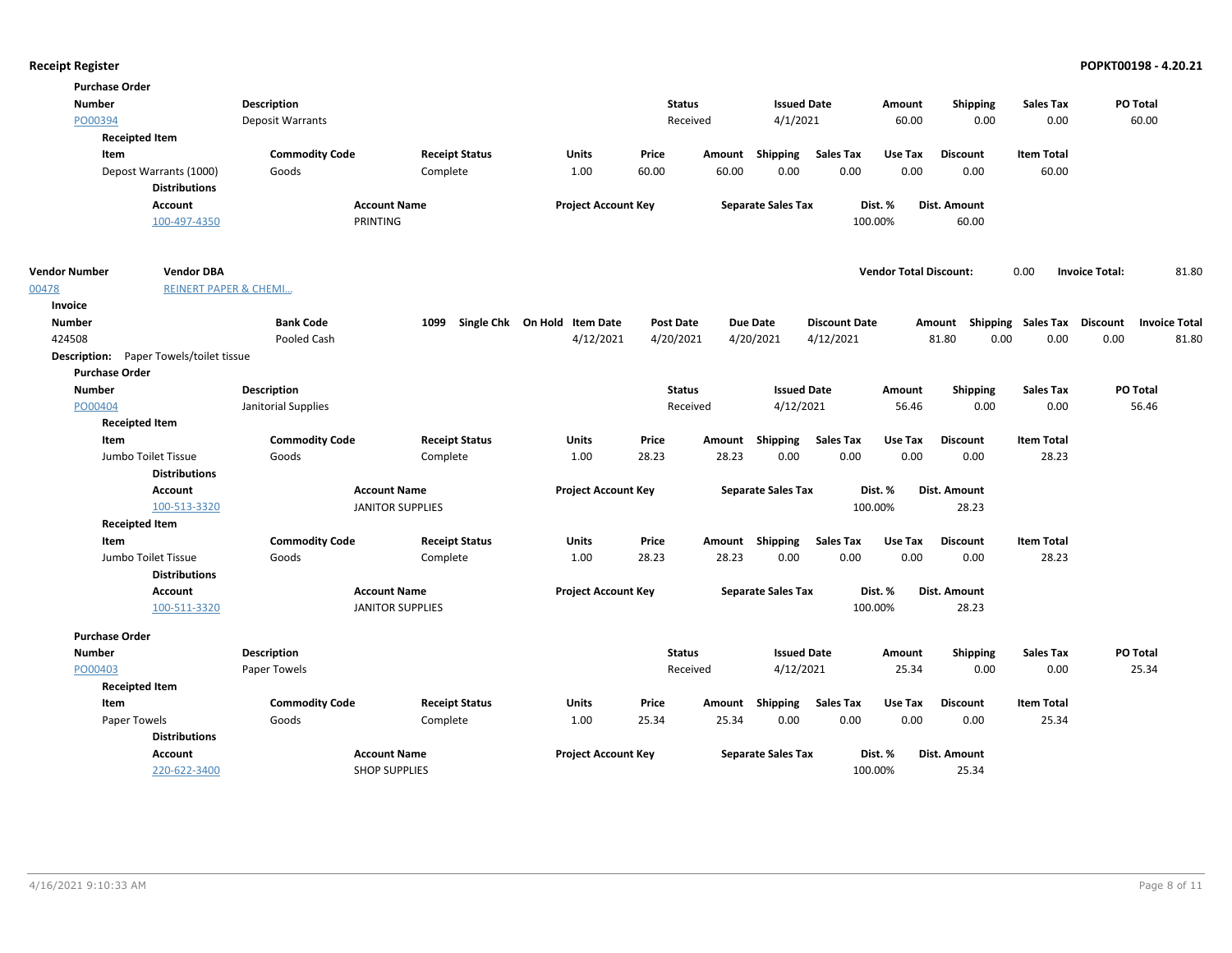**Vendor Number Vendor Total Discount:** 959.14 **Vendor DBA** 0.00 **Invoice Total:**

| 00596                                    | <b>SOUTHERN TIRE MART, LLC</b>                   |                       |                                        |                                   |                              |                            |                                      |        |                           |                      |                               |                           |                           |                   |                       |                      |
|------------------------------------------|--------------------------------------------------|-----------------------|----------------------------------------|-----------------------------------|------------------------------|----------------------------|--------------------------------------|--------|---------------------------|----------------------|-------------------------------|---------------------------|---------------------------|-------------------|-----------------------|----------------------|
| Invoice                                  |                                                  |                       |                                        |                                   |                              |                            |                                      |        |                           |                      |                               |                           |                           |                   |                       |                      |
| <b>Number</b>                            |                                                  | <b>Bank Code</b>      |                                        | 1099 Single Chk On Hold Item Date |                              |                            | <b>Post Date</b>                     |        | <b>Due Date</b>           | <b>Discount Date</b> |                               | Amount Shipping Sales Tax |                           |                   | Discount              | <b>Invoice Total</b> |
| 4170033164                               |                                                  | Pooled Cash           |                                        |                                   |                              | 4/9/2021                   | 4/20/2021                            |        | 4/20/2021                 | 4/9/2021             |                               | 959.14                    | 0.00                      | 0.00              | 0.00                  | 959.14               |
| <b>Description: TIRES</b>                |                                                  |                       |                                        |                                   |                              |                            |                                      |        |                           |                      |                               |                           |                           |                   |                       |                      |
| <b>Purchase Order</b>                    |                                                  |                       |                                        |                                   |                              |                            |                                      |        |                           |                      |                               |                           |                           |                   |                       |                      |
| <b>Number</b>                            |                                                  | Description           |                                        |                                   |                              |                            | <b>Status</b>                        |        | <b>Issued Date</b>        |                      | Amount                        | <b>Shipping</b>           |                           | <b>Sales Tax</b>  |                       | PO Total             |
| PO00415                                  |                                                  | <b>TIRES</b>          |                                        |                                   |                              |                            | Received                             |        | 4/14/2021                 |                      | 959.14                        | 0.00                      |                           | 0.00              |                       | 959.14               |
|                                          | <b>Receipted Item</b>                            |                       |                                        |                                   |                              |                            |                                      |        |                           |                      |                               |                           |                           |                   |                       |                      |
| Item                                     |                                                  | <b>Commodity Code</b> |                                        | <b>Receipt Status</b>             |                              | Units                      | Price                                | Amount | Shipping                  | <b>Sales Tax</b>     | Use Tax                       | <b>Discount</b>           |                           | <b>Item Total</b> |                       |                      |
|                                          | 14.00-24 SPR GROUND G2 12PR                      | Goods                 |                                        | Complete                          |                              | 2.00                       | 474.57                               | 949.14 | 0.00                      | 0.00                 | 0.00                          | 0.00                      |                           | 949.14            |                       |                      |
|                                          | <b>Distributions</b>                             |                       |                                        |                                   |                              |                            |                                      |        |                           |                      |                               |                           |                           |                   |                       |                      |
|                                          | Account                                          |                       | <b>Account Name</b>                    |                                   |                              | <b>Project Account Key</b> |                                      |        | <b>Separate Sales Tax</b> |                      | Dist. %                       | Dist. Amount              |                           |                   |                       |                      |
|                                          | 220-622-4590                                     |                       | R&M MACH. TIRES & TUBES                |                                   |                              |                            |                                      |        |                           |                      | 100.00%                       | 949.14                    |                           |                   |                       |                      |
|                                          | <b>Receipted Item</b>                            |                       |                                        |                                   |                              |                            |                                      |        |                           |                      |                               |                           |                           |                   |                       |                      |
| Item                                     |                                                  | <b>Commodity Code</b> |                                        | <b>Receipt Status</b>             |                              | <b>Units</b>               | Price                                |        | Amount Shipping           | <b>Sales Tax</b>     | Use Tax                       | <b>Discount</b>           |                           | <b>Item Total</b> |                       |                      |
| O RINGS                                  |                                                  | Goods                 |                                        | Complete                          |                              | 1.00                       | 10.00                                | 10.00  | 0.00                      | 0.00                 | 0.00                          | 0.00                      |                           | 10.00             |                       |                      |
|                                          | <b>Distributions</b>                             |                       |                                        |                                   |                              |                            |                                      |        |                           |                      |                               |                           |                           |                   |                       |                      |
|                                          | Account                                          |                       | <b>Account Name</b>                    |                                   |                              | <b>Project Account Key</b> |                                      |        | <b>Separate Sales Tax</b> |                      | Dist. %                       | Dist. Amount              |                           |                   |                       |                      |
|                                          | 220-622-4590                                     |                       | <b>R&amp;M MACH. TIRES &amp; TUBES</b> |                                   |                              |                            |                                      |        |                           |                      | 100.00%                       | 10.00                     |                           |                   |                       |                      |
| <b>Vendor Number</b><br>00098<br>Invoice | <b>Vendor DBA</b><br><b>TDCAA NOW TRUST FUND</b> |                       |                                        |                                   |                              |                            |                                      |        |                           |                      | <b>Vendor Total Discount:</b> |                           | 0.00                      |                   | <b>Invoice Total:</b> | 615.00               |
| <b>Number</b>                            |                                                  | <b>Bank Code</b>      |                                        | 1099                              | Single Chk On Hold Item Date |                            | <b>Post Date</b>                     |        | <b>Due Date</b>           | <b>Discount Date</b> |                               | Amount                    | <b>Shipping Sales Tax</b> |                   | Discount              | <b>Invoice Total</b> |
| 53915                                    |                                                  | Pooled Cash           |                                        |                                   |                              | 4/6/2021                   | 4/20/2021                            |        | 4/20/2021                 | 4/6/2021             |                               | 595.00                    | 20.00                     | 0.00              | 0.00                  | 615.00               |
| <b>Description: TDCAA Books</b>          |                                                  |                       |                                        |                                   |                              |                            |                                      |        |                           |                      |                               |                           |                           |                   |                       |                      |
| <b>Purchase Order</b>                    |                                                  |                       |                                        |                                   |                              |                            |                                      |        |                           |                      |                               |                           |                           |                   |                       |                      |
| <b>Number</b>                            |                                                  | <b>Description</b>    |                                        |                                   |                              |                            | <b>Status</b>                        |        | <b>Issued Date</b>        |                      | Amount                        | <b>Shipping</b>           |                           | <b>Sales Tax</b>  |                       | PO Total             |
| PO00395                                  |                                                  | <b>TDCAA Books</b>    |                                        |                                   |                              |                            | Received                             |        | 4/5/2021                  |                      | 595.00                        | 20.00                     |                           | 0.00              |                       | 615.00               |
|                                          | <b>Receipted Item</b>                            |                       |                                        |                                   |                              |                            |                                      |        |                           |                      |                               |                           |                           |                   |                       |                      |
| Item                                     |                                                  | <b>Commodity Code</b> |                                        | <b>Receipt Status</b>             |                              | <b>Units</b>               | Price                                |        | Amount Shipping           | <b>Sales Tax</b>     | Use Tax                       | <b>Discount</b>           |                           | <b>Item Total</b> |                       |                      |
|                                          | Family Violence 2020                             | Goods                 |                                        | Complete                          |                              | 5.00                       | 45.00                                | 225.00 | 0.00                      | 0.00                 | 0.00                          | 0.00                      |                           | 225.00            |                       |                      |
|                                          |                                                  |                       |                                        |                                   |                              |                            | Vendor Part Number: No Vendor Number |        |                           |                      |                               |                           |                           |                   |                       |                      |
|                                          | <b>Distributions</b>                             |                       |                                        |                                   |                              |                            |                                      |        |                           |                      |                               |                           |                           |                   |                       |                      |
|                                          | Account                                          |                       | <b>Account Name</b>                    |                                   |                              | <b>Project Account Key</b> |                                      |        | <b>Separate Sales Tax</b> |                      | Dist. %                       | Dist. Amount              |                           |                   |                       |                      |
|                                          | 100-475-5900                                     |                       | <b>BOOKS</b>                           |                                   |                              |                            |                                      |        |                           |                      | 100.00%                       | 225.00                    |                           |                   |                       |                      |
|                                          | <b>Receipted Item</b>                            |                       |                                        |                                   |                              |                            |                                      |        |                           |                      |                               |                           |                           |                   |                       |                      |
| Item                                     |                                                  | <b>Commodity Code</b> |                                        | <b>Receipt Status</b>             |                              | <b>Units</b>               | Price                                |        | Amount Shipping           | <b>Sales Tax</b>     | Use Tax                       | <b>Discount</b>           |                           | <b>Item Total</b> |                       |                      |
|                                          | Jury Selection 2020                              | Goods                 |                                        | Complete                          |                              | 5.00                       | 30.00                                | 150.00 | 20.00                     | 0.00                 | 0.00                          | 0.00                      |                           | 170.00            |                       |                      |
|                                          |                                                  |                       |                                        |                                   |                              |                            | Vendor Part Number: No Vendor Number |        |                           |                      |                               |                           |                           |                   |                       |                      |
|                                          | <b>Distributions</b>                             |                       |                                        |                                   |                              |                            |                                      |        |                           |                      |                               |                           |                           |                   |                       |                      |
|                                          | Account                                          |                       | <b>Account Name</b>                    |                                   |                              | <b>Project Account Key</b> |                                      |        | <b>Separate Sales Tax</b> |                      | Dist. %                       | Dist. Amount              |                           |                   |                       |                      |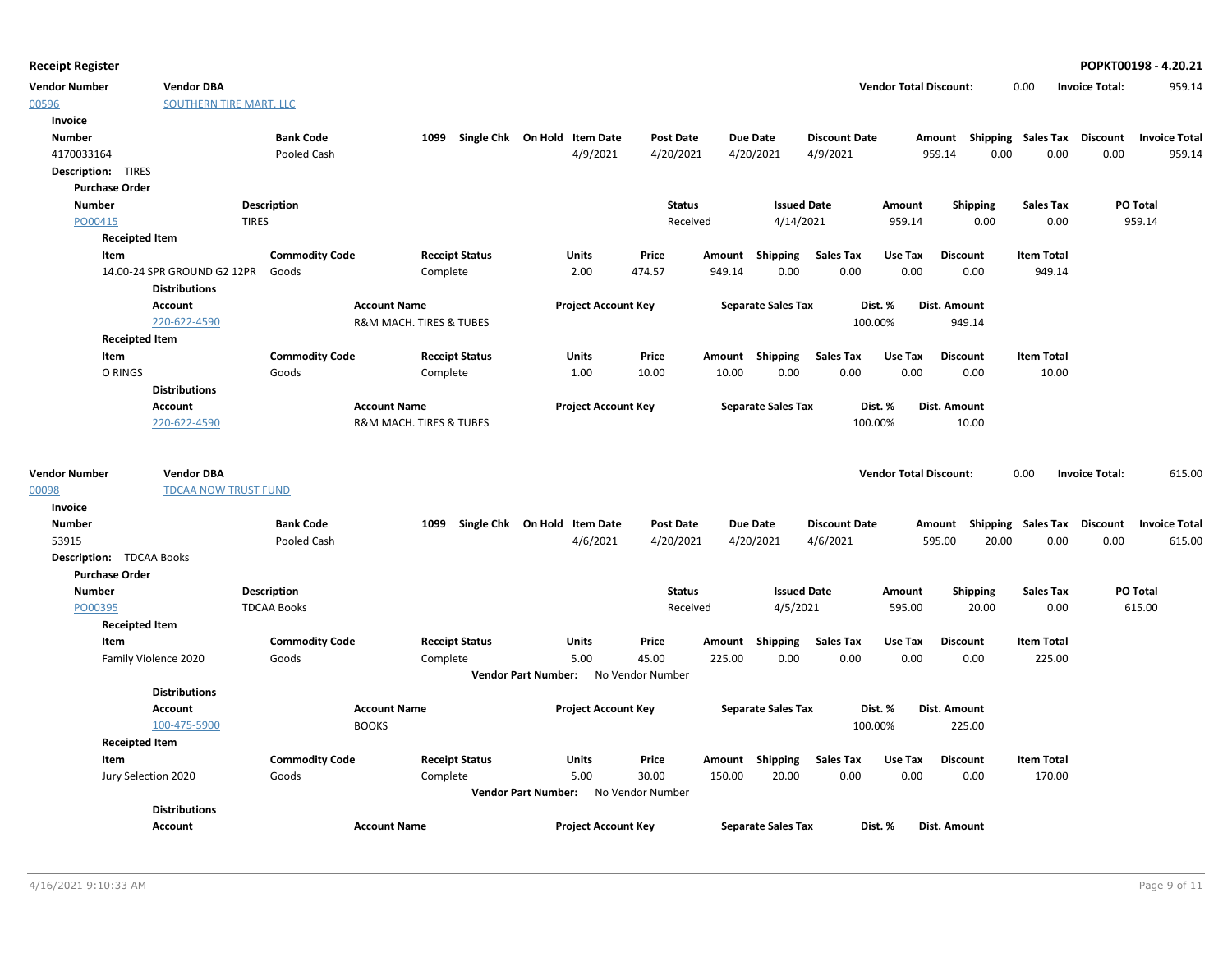| <b>Receipt Register</b> |  |  |
|-------------------------|--|--|
|                         |  |  |

|                      | 100-475-5900          | <b>BOOKS</b>          |                       |                            |                  |                         |                           |                  | 100.00% | 170.00         |                   |                                |
|----------------------|-----------------------|-----------------------|-----------------------|----------------------------|------------------|-------------------------|---------------------------|------------------|---------|----------------|-------------------|--------------------------------|
|                      | <b>Receipted Item</b> |                       |                       |                            |                  |                         |                           |                  |         |                |                   |                                |
|                      | Item                  | <b>Commodity Code</b> | <b>Receipt Status</b> | Units                      | Price            | Amount                  | Shipping                  | <b>Sales Tax</b> | Use Tax | Discount       | <b>Item Total</b> |                                |
|                      | Mental Health         | Goods                 | Complete              | 3.00                       | 50.00            | 150.00                  | 0.00                      | 0.00             | 0.00    | 0.00           | 150.00            |                                |
|                      |                       |                       |                       | <b>Vendor Part Number:</b> | No Vendor Number |                         |                           |                  |         |                |                   |                                |
|                      | <b>Distributions</b>  |                       |                       |                            |                  |                         |                           |                  |         |                |                   |                                |
|                      | <b>Account</b>        | <b>Account Name</b>   |                       | <b>Project Account Key</b> |                  |                         | <b>Separate Sales Tax</b> |                  | Dist. % | Dist. Amount   |                   |                                |
|                      | 100-475-5900          | <b>BOOKS</b>          |                       |                            |                  |                         |                           |                  | 100.00% | 150.00         |                   |                                |
|                      | <b>Receipted Item</b> |                       |                       |                            |                  |                         |                           |                  |         |                |                   |                                |
|                      | Item                  | <b>Commodity Code</b> | <b>Receipt Status</b> | Units                      | Price            | Amount                  | Shipping                  | Sales Tax        | Use Tax | Discount       | <b>Item Total</b> |                                |
|                      | Predicates 2019       | Goods                 | Complete              | 2.00                       | 35.00            | 70.00                   | 0.00                      | 0.00             | 0.00    | 0.00           | 70.00             |                                |
|                      |                       |                       |                       | <b>Vendor Part Number:</b> | No Vendor Number |                         |                           |                  |         |                |                   |                                |
|                      | <b>Distributions</b>  |                       |                       |                            |                  |                         |                           |                  |         |                |                   |                                |
|                      | <b>Account</b>        | <b>Account Name</b>   |                       | <b>Project Account Key</b> |                  |                         | <b>Separate Sales Tax</b> |                  | Dist. % | Dist. Amount   |                   |                                |
|                      | 100-475-5900          | <b>BOOKS</b>          |                       |                            |                  |                         |                           |                  | 100.00% | 70.00          |                   |                                |
|                      |                       |                       |                       |                            |                  |                         |                           |                  |         |                |                   |                                |
|                      |                       |                       |                       |                            |                  |                         |                           |                  |         |                |                   |                                |
| <b>Packet Totals</b> |                       |                       |                       |                            |                  |                         |                           |                  |         |                |                   |                                |
| Vendors: 9           | - 20<br>Invoices:     | Purchase Orders: 21   |                       | Amount: 20,507.60          |                  | <b>Shipping: 437.72</b> |                           | Tax: 0.00        |         | Discount: 0.00 |                   | <b>Total Amount: 20,945.32</b> |